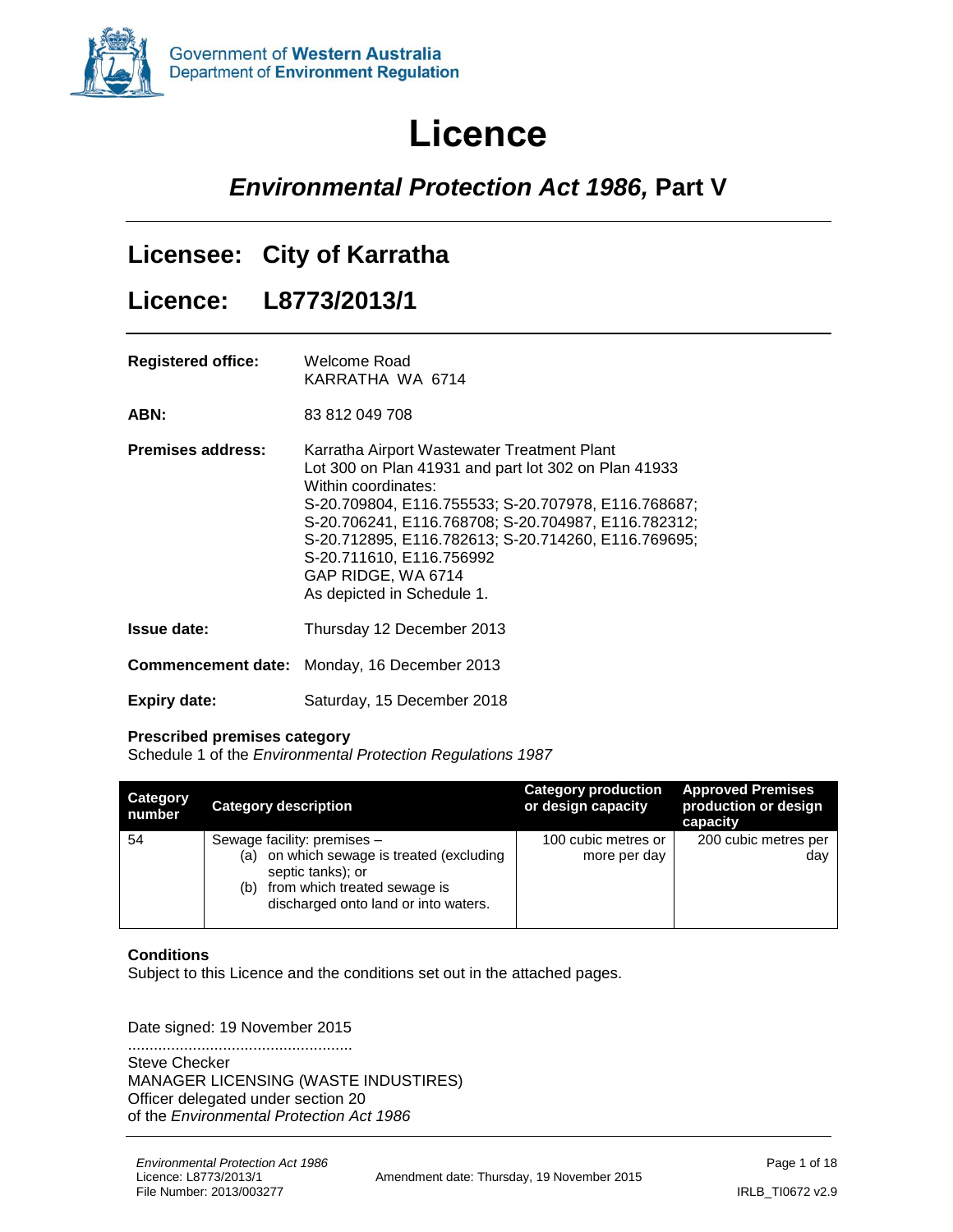

## <span id="page-1-0"></span>**Contents**

| Licence                                    | 1              |
|--------------------------------------------|----------------|
| Contents                                   | $\overline{2}$ |
| Introduction                               | $\overline{2}$ |
| Licence conditions                         | 5              |
| General                                    | 5              |
| Emissions<br>2                             | 8              |
| 3<br>Monitoring                            | 9              |
| Information<br>4                           | 11             |
| Schedule 1: Maps                           | 13             |
| Schedule 2: Reporting & notification forms | 14             |

### <span id="page-1-1"></span>**Introduction**

This Introduction is not part of the Licence conditions.

### **DER's industry licensing role**

The Department of Environment Regulation (DER) is a government department for the state of Western Australia in the portfolio of the Minister for Environment. DER's purpose is to protect and conserve the state's environment on behalf of the people of Western Australia.

DER has responsibilities under Part V of the *Environmental Protection Act 1986* (the Act) for the licensing of prescribed premises. Through this process DER regulates to prevent, control and abate pollution and environmental harm to conserve and protect the environment. DER also monitor and audit compliance with works approvals and licence conditions, take enforcement action as appropriate and develop and implement licensing and industry regulation policy.

#### **Licence requirements**

This licence is issued under Part V of the Act. Conditions contained within the licence relate to the prevention, reduction or control of emissions and discharges to the environment and to the monitoring and reporting of them.

Where other statutory instruments impose obligations on the Premises/Licensee the intention is not to replicate them in the licence conditions. You should therefore ensure that you are aware of all your statutory obligations under the Act and any other statutory instrument. Legislation can be accessed through the State Law Publisher website using the following link: <http://www.slp.wa.gov.au/legislation/statutes.nsf/default.html>

For your Premises relevant statutory instruments include but are not limited to obligations under the:

- *Environmental Protection (Unauthorised Discharges) Regulations 2004* these Regulations make it an offence to discharge certain materials such as contaminated stormwater into the environment other than in the circumstances set out in the Regulations.
- *Environmental Protection (Controlled Waste) Regulations 2004* these Regulations place obligations on you if you produce, accept, transport or dispose of controlled waste.
- **•** Environmental Protection (Noise) Regulations 1997 these Regulations require noise emissions from the Premises to comply with the assigned noise levels set out in the Regulations.

You must comply with your licence. Non-compliance with your licence is an offence and strict penalties exist for those who do not comply.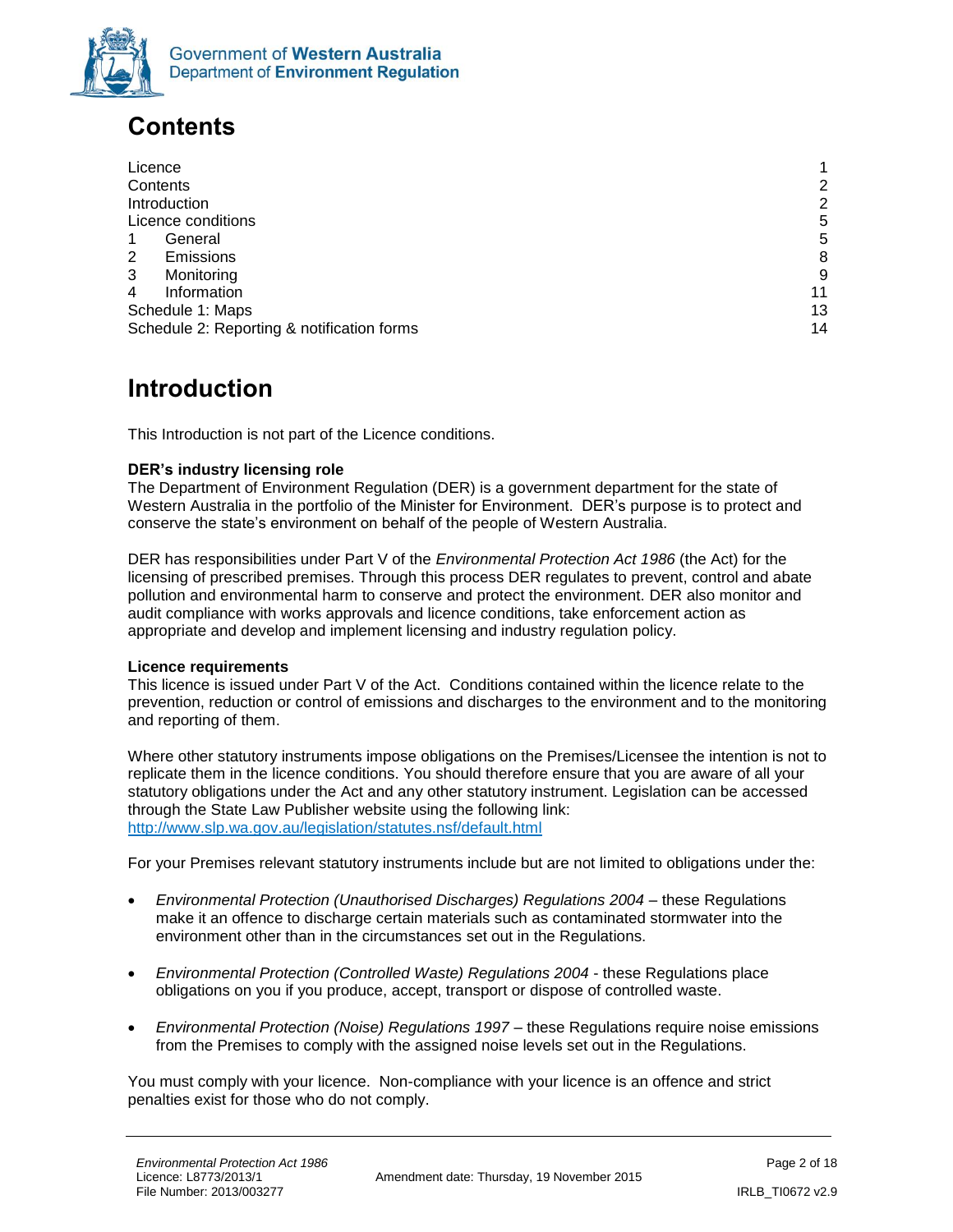

Licence holders are also reminded of the requirements of section 53 of the Act which places restrictions on making certain changes to prescribed premises unless the changes are in accordance with a works approval, licence, closure notice or environmental protection notice.

### **Licence fees**

If you have a licence that is issued for more than one year, you are required to pay an annual licence fee prior to the anniversary date of issue of your licence. Non payment of annual licence fees will result in your licence ceasing to have effect meaning that it will no longer be valid and you will need to apply for a new licence for your Premises. Operating without a licence is an offence under the Act.

### **Ministerial conditions**

If your Premises has been assessed under Part IV of the Act you may have had conditions imposed by the Minister for Environment. You are required to comply with any conditions imposed by the Minister.

### **Premises description and Licence summary**

The City of Karratha has installed a wastewater treatment plant (WWTP) with a design capacity of 200 cubic metres (m<sup>3</sup>) per day, at the Karratha Airport. The current throughput is expected to be up to 100m<sup>3</sup> per day, however, the larger capacity allows for future expansion and upgrade of the airport and terminal.

The WWTP is located at the Karratha Airport, which is adjacent to the Dampier Salt evaporation ponds. The site is approximately 500 metres (m) from a tidal creek on the coastal plain and groundwater at the site is approximately 2 m below ground level. The site is flat and comprises of reactive clay type soils.

The WWTP is a package plant from MAK Industrial Water Solutions and treats the effluent to Department of Health's 'high exposure' risk level, making it suitable for reuse. The wastewater is sourced from the Karratha airport and associated facilities within the airport precinct. The plant is located at the rear of the airport facilities and consists of two 40 foot sea containers with associated tanks and an inlet screen. One container houses the bioreactor and the second the ultra filtration membranes and chemical storage containers for dosing of ferric chloride, caustic soda, sodium hypochlorite and citric acid. All chemicals are stored in a fully bunded and self contained area.

The WWTP consist of 10 process storage tanks:

- 1 supernatant storage tank, with a capacity of  $2m^3$ ;
- $\bullet$  4 balance tanks, each with the capacity of 60m<sup>3</sup>;
- $\bullet$  4 treated water tanks, each with the capacity of 60m<sup>3</sup>; and
- 1 sludge storage tank with a capacity of 60 $m^3$ .

The treated wastewater is piped to various locations for reuse within the airport facility and also taken off-site to the City's landfill for use in dust suppression. Reuse options for the wastewater are:

- Irrigation to 10.37 hectares of landscaped areas;
- Fire fighting and training;
- Aviation wash down;
- Hire car wash down; and
- Removal from site for dust suppression at the Seven Mile Landfill site.

The fire fighting training area and irrigation areas are clearly signposted, with access limited to meet the Department of Health's Guidelines for the Use of Recycled Water in Western Australia.

A leach pond with the capacity of up to  $220m<sup>3</sup>$  has been constructed to accommodate emergency surplus overflow from the treated storage tanks. The pond is only used when all other reuse options have been exhausted. The pond is located within the fenced area of the WWTP to prevent unauthorised access to the area.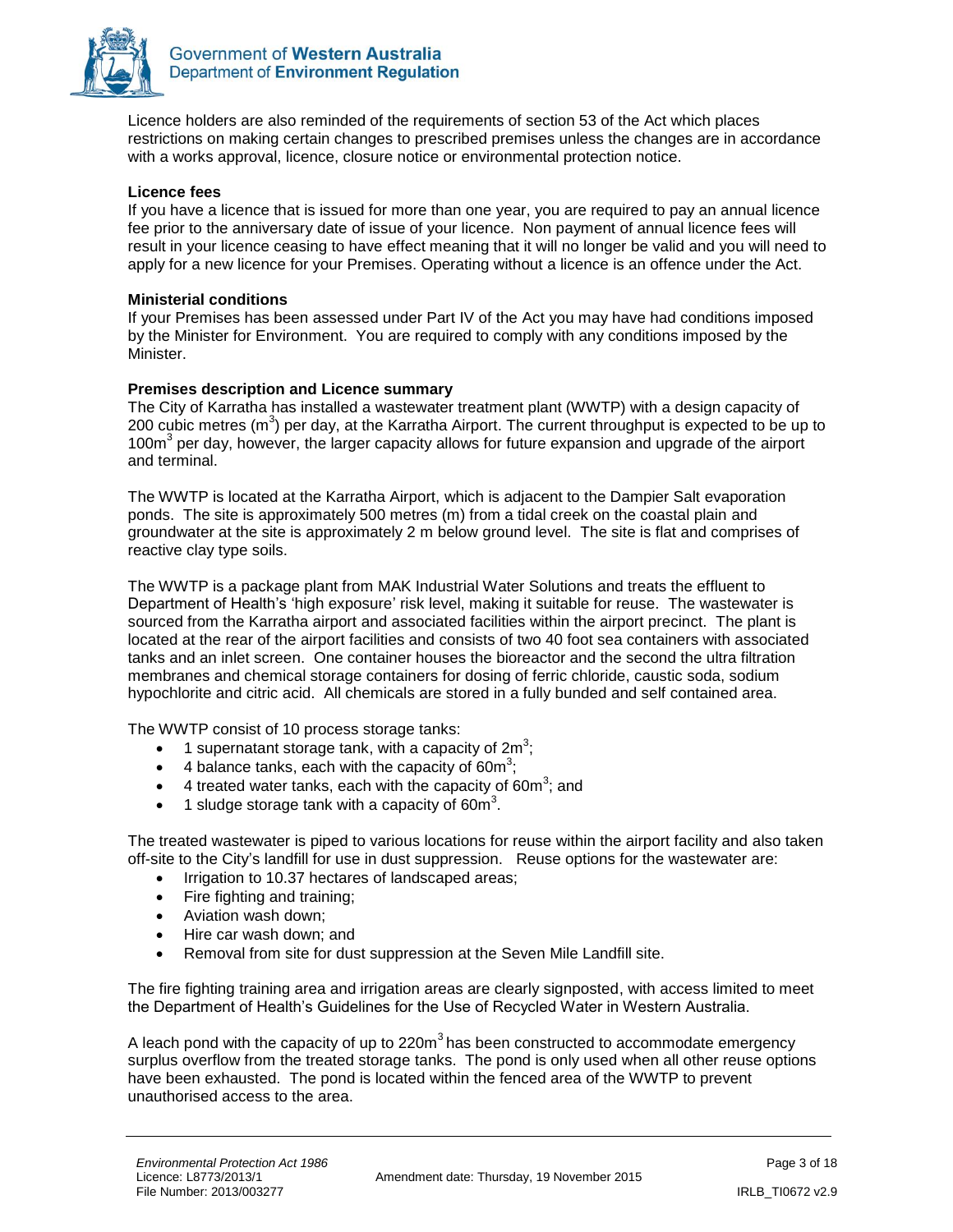

### **2015 Amendment**

This Licence amendment has been initiated by DER to align the due date for the Annual Environmental Report (AER) due date with the annual period defined in the Licence. This will ensure a more practical due date/annual period which aligns with that of other Licences held by the City of Karratha.

The licences and works approvals issued for the Premises since 9 May 2013 are:

| Instrument log    |               |                                                                        |
|-------------------|---------------|------------------------------------------------------------------------|
| <b>Instrument</b> | <b>Issued</b> | <b>Description</b>                                                     |
| W5349/2013/1      | 9/5/2013      | Works approval for construction of WWTP                                |
| L8773/2013/1      | 12/12/2013    | Issue of licence                                                       |
| L8773/2013/1      |               | 18/11/2015   Licence amendment to align annual period with due date of |
|                   |               | AER                                                                    |

#### **Severance**

It is the intent of these Licence conditions that they shall operate so that, if a condition or a part of a condition is beyond the power of this Licence to impose, or is otherwise *ultra vires* or invalid, that condition or part of a condition shall be severed and the remainder of these conditions shall nevertheless be valid to the extent that they are within the power of this Licence to impose and are not otherwise *ultra vires* or invalid.

### **END OF INTRODUCTION**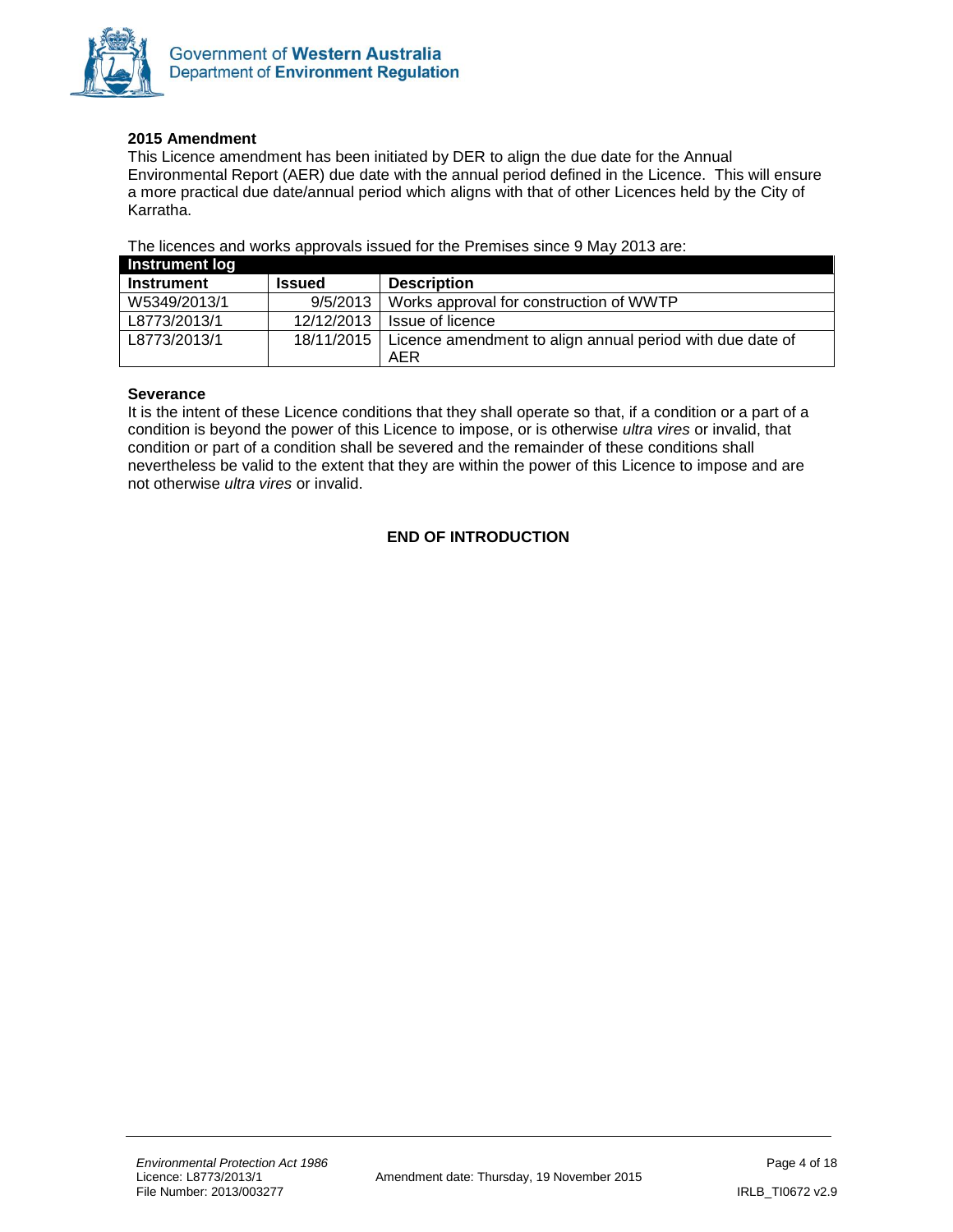

### <span id="page-4-0"></span>**Licence conditions**

### <span id="page-4-1"></span>**1 General**

### **1.1 Interpretation**

- 1.1.1 In the Licence, definitions from the *Environmental Protection Act 1986* apply unless the contrary intention appears.
- 1.1.2 For the purposes of this Licence, unless the contrary intention appears:

**'Act'** means the *Environmental Protection Act 1986;*

**'annual period'** means the inclusive period from 1 January until 31 December in each year;

**'AS/NZS 5667.1'** means the Australian Standard AS/NZS 5667.1 *Water Quality – Sampling – Guidance of the Design of sampling programs, sampling techniques and the preservation and handling of samples;*

**'AS/NZS 5667.10'** means the Australian Standard AS/NZS 5667.10 *Water Quality – Sampling – Guidance on sampling of waste waters;*

**'averaging period**' means the time over which a limit or target is measured or a monitoring result is obtained;

**'CEO'** means Chief Executive Officer of the Department of Environment Regulation;

**'CEO'** for the purpose of correspondence means;

Chief Executive Officer Department Administering the Environmental Protection Act 1986 Locked Bag 33 CLOISTERS SQUARE WA 6850 Email: [info@der.wa.gov.au](mailto:info@der.wa.gov.au)

**'environmentally hazardous material'** means material (either solid or liquid raw materials, materials in the process of manufacture, manufactured products, products used in the manufacturing process, by-products and waste) which if discharged into the environment from or within the premises may cause pollution or environmental harm. Note: Environmentally hazardous materials include dangerous goods where they are stored in quantities below placard quantities. The storage of dangerous goods above placard quantities is regulated by the Department of Mines and Petroleum;

**'freeboard'** means the distance between the maximum water surface elevations and the top of retaining banks or structures at their lowest point;

**'Licence'** means this Licence numbered L8773/2013/1 and issued under the *Environmental Protection Act 1986;*

**'Licensee'** means the person or organisation named as Licensee on page 1 of the Licence;

**'NATA'** means the National Association of Testing Authorities, Australia;

**'NATA accredited'** means in relation to the analysis of a sample that the laboratory is NATA accredited for the specified analysis at the time of the analysis;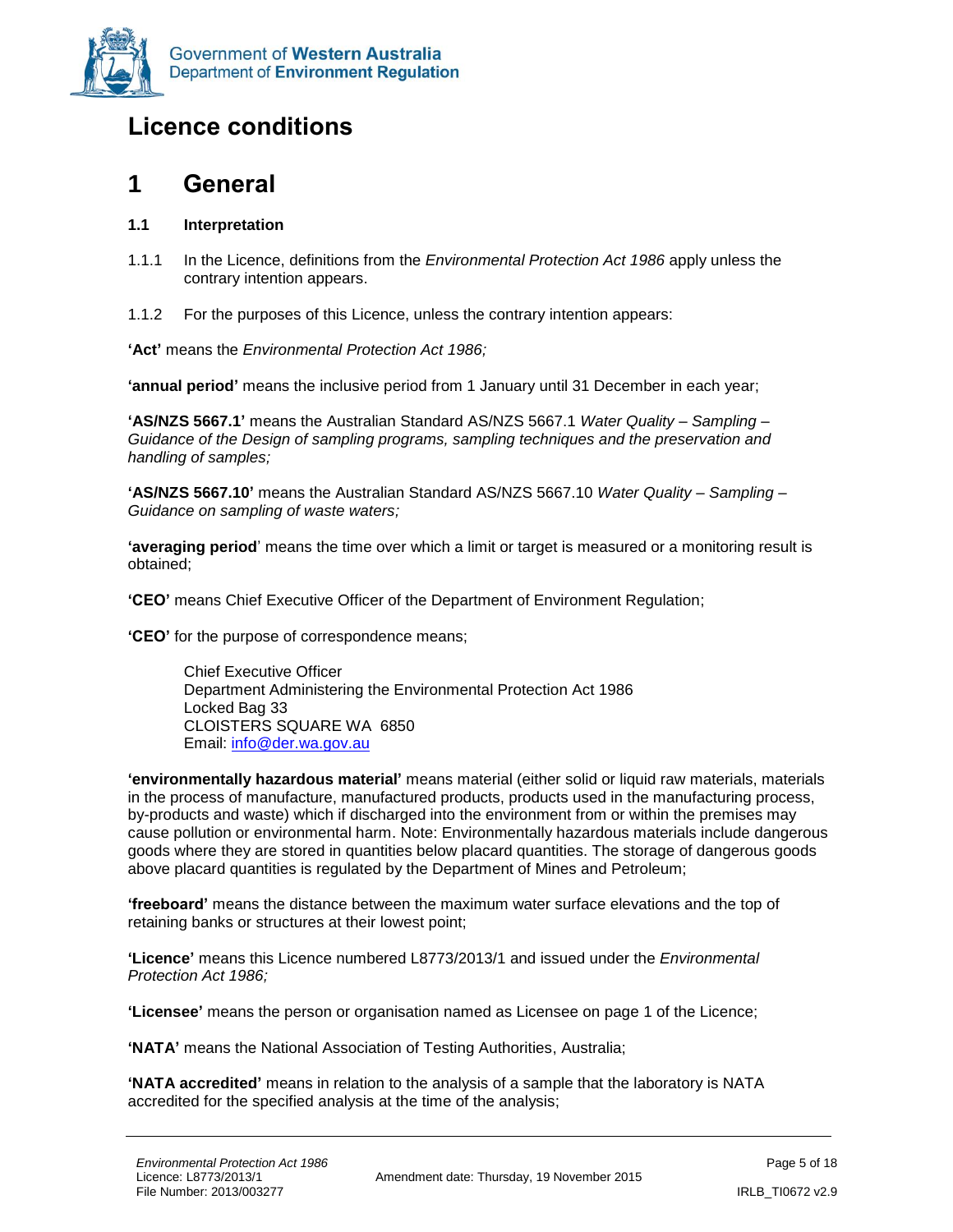

**'normal operating conditions'** means any operation of a particular process (including abatement equipment) excluding start-up, shut-down and upset conditions, in relation to stack sampling or monitoring;

**'Premises'** means the area defined in the Premises Map in Schedule 1 and listed as the Premises address on page 1 of the Licence;

**'Schedule 1'** means Schedule 1 of this Licence unless otherwise stated;

**'Schedule 2'** means Schedule 2 of this Licence unless otherwise stated;

**'shut-down'** means the period when plant or equipment is brought from normal operating conditions to inactivity;

**'spot sample'** means a discrete sample representative at the time and place at which the sample is taken; and

**'usual working day'** means 0800 – 1700 hours, Monday to Friday excluding public holidays in Western Australia.

- 1.1.3 Any reference to an Australian or other standard in the Licence means the relevant parts of the current version of that standard.
- 1.1.4 Any reference to a guideline or code of practice in the Licence means the current version of the guideline or code of practice.
- 1.1.5 Nothing in the Licence shall be taken to authorise any emission that is not mentioned in the Licence, where the emission amounts to:
	- (a) pollution;
	- (b) unreasonable emission;
	- (c) discharge of waste in circumstances likely to cause pollution; or
	- (d) being contrary to any written law.

#### **1.2 General conditions**

- 1.2.1 The Licensee shall operate and maintain all pollution control and monitoring equipment to the manufacturer's specification or any relevant and effective internal management system.
- 1.2.2 The Licensee shall immediately recover, or remove and dispose of spills of environmentally hazardous materials outside an engineered containment system.
- 1.2.3 The Licensee shall:
	- (a) implement all practical measures to prevent stormwater run-off becoming contaminated by the activities on the Premises; and
	- (b) treat contaminated or potentially contaminated stormwater as necessary prior to being discharged from the Premises.<sup>1</sup>

Note1: The Environmental Protection (Unauthorised Discharges) Regulations 2004 make it an offence to discharge certain materials into the environment.

### **1.3 Premises operation**

- 1.3.1 The Licensee shall only allow waste to be accepted on to the Premises if:
	- (a) it is of a type listed in Table  $1.3.1$ ;
	- (b) the quantity accepted is below any limit listed in [Table 1.3.1;](#page-6-0) and
	- (c) it meets any specification listed in [Table 1.3.1.](#page-6-0)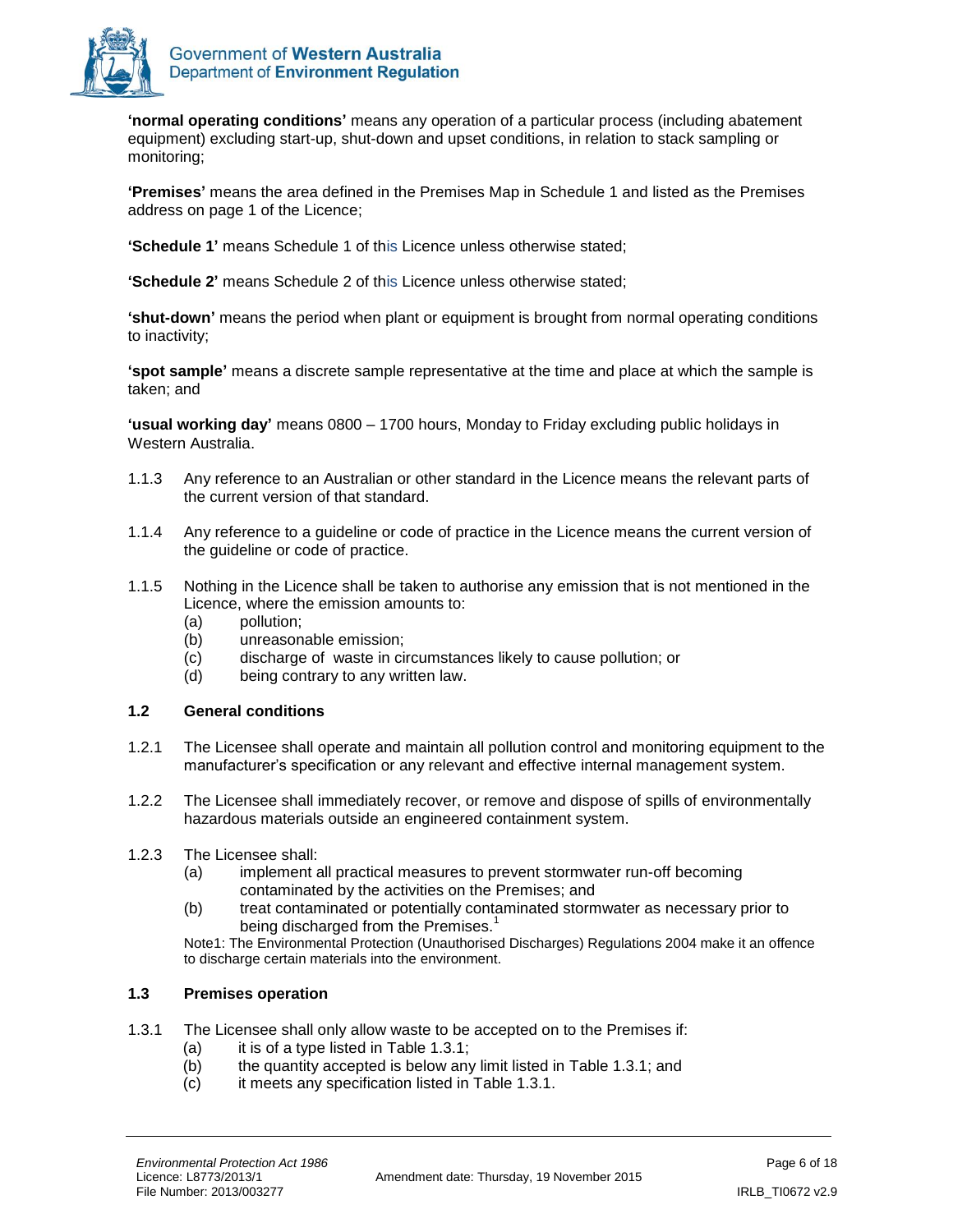

<span id="page-6-0"></span>

| Table 1.3.1: Waste acceptance |                       |                                       |
|-------------------------------|-----------------------|---------------------------------------|
| Waste                         | <b>Quantity Limit</b> | <b>Specification</b>                  |
| Sewage                        | $200 \text{ m}^3$ dav | Accepted through sewer inflow(s) only |

1.3.2 The Licensee shall ensure that the wastes accepted onto the Premises are only subjected to the processes set out in [Table 1.3.2](#page-6-1) and in accordance with any process limits described in that table.

<span id="page-6-1"></span>

|               | Table 1.3.2: Waste processing                  |                       |
|---------------|------------------------------------------------|-----------------------|
| Waste<br>type | <b>Process</b>                                 | <b>Process limits</b> |
| Sewage        | Biological, physical and chemical<br>treatment | None specified        |

1.3.3 The Licensee shall manage the irrigation of treated wastewater such that:

- (a) no irrigation generated run-off, spray drift or discharge occurs beyond the boundary of the defined irrigation area(s);
- (b) treated wastewater is evenly distributed over the irrigation area;
- (c) no soil erosion occurs;
- (d) irrigation does not occur on land that is waterlogged; and
- (e) vegetation cover is maintained over the irrigation areas identified in Table 2.5.1.
- 1.3.4 The Licensee shall manage the wastewater treatment infiltration pond such that:
	- (a) overtopping of the ponds does not occur;
	- (b) the integrity of the containment infrastructure is maintained; and
	- (c) vegetation and floating debris (emergent or otherwise) is prevented from encroaching onto pond surfaces or inner pond embankments.
- 1.3.5 The Licensee shall manage the wastewater treatment vessels such that:
	- (a) overtopping of the wastewater treatment vessels does not occur;
	- (b) stormwater runoff is prevented from entering the wastewater treatment vessels;
	- (c) there is no discernible seepage loss from the wastewater treatment vessels; and
	- (d) vegetation and floating debris (emergent or otherwise) is prevented from growing or accumulating in the wastewater treatment vessels.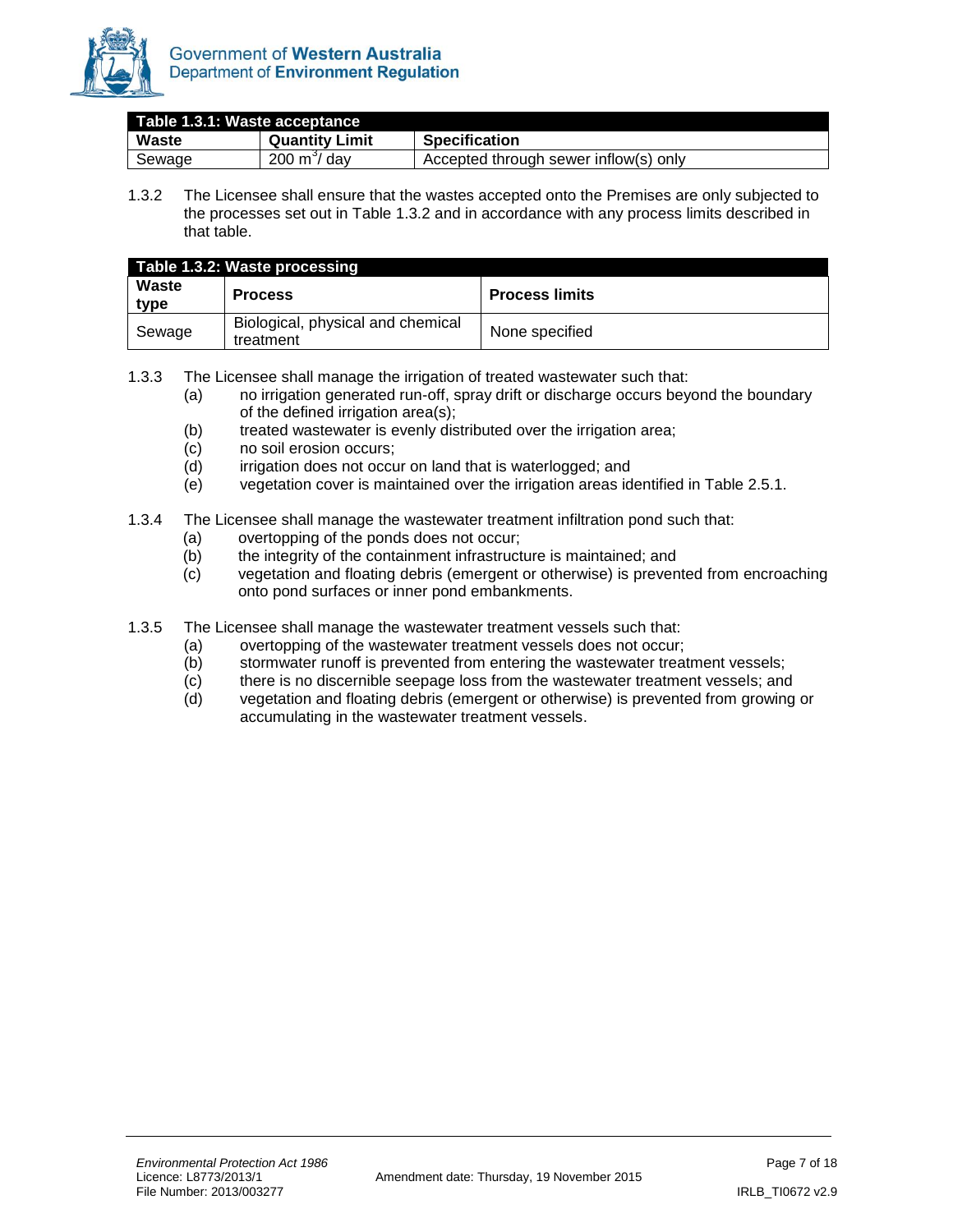

### <span id="page-7-0"></span>**2 Emissions**

### **2.1 General**

2.1.1 The Licensee shall record and investigate the exceedance of any descriptive or numerical limit, in this section.

#### **2.2 Emissions to land**

2.2.1 The Licensee shall ensure that where waste is emitted to land from the emission points in Table 2.2.1 and identified on the map of emission points in Schedule 1 it is done so in accordance with the conditions of this licence.

| Table 2.2.1: Emissions to land                                               |                                                                 |                                                                                           |                                 |  |  |
|------------------------------------------------------------------------------|-----------------------------------------------------------------|-------------------------------------------------------------------------------------------|---------------------------------|--|--|
| <b>Emission point</b><br>reference and<br>location on<br><b>Premises map</b> | <b>Emission point</b><br>reference on Map of<br>emission points | <b>Description</b>                                                                        | Source including<br>abatement   |  |  |
| $L1 - Blue area$                                                             | Irrigation areas                                                | Irrigation of wastewater to<br>designated landscaped areas<br>within prescribed premises. |                                 |  |  |
| $L2 - Red area$                                                              | Fire fighting and<br>training area                              | Wastewater used for fire<br>fighting and training within the<br>prescribed premises.      |                                 |  |  |
| $L3 -$ Purple circle                                                         | Aviation washdown<br>facility                                   | Wastewater used for washing<br>down aircraft at washdown<br>facility.                     | Treated wastewater<br>from WWTP |  |  |
| L4 - Yellow area                                                             | Emergency leach<br>pond                                         | Infiltration and evaporation of<br>treated wastewater which<br>cannot be reused.          |                                 |  |  |
| $L5 - Pink circle$                                                           | Hydrant for water<br>trucks for off-site use                    | Non potable hydrant to fill<br>water truck for use at the<br>Seven Mile Landfill.         |                                 |  |  |

2.2.2 The Licensee shall not cause or allow emissions to land greater than the limits listed in Table 2.2.2.

| Table 2.2.2: Emission limits to land |                         |                   |           |  |
|--------------------------------------|-------------------------|-------------------|-----------|--|
| <b>Emission point</b>                | <b>Parameter</b>        | Limit             | Averaging |  |
| reference                            |                         | (including units) | period    |  |
|                                      | Total Nitrogen          | 480 kg/ha/year    | Annual    |  |
|                                      | <b>Total Phosphorus</b> | 120 kg/ha/year    |           |  |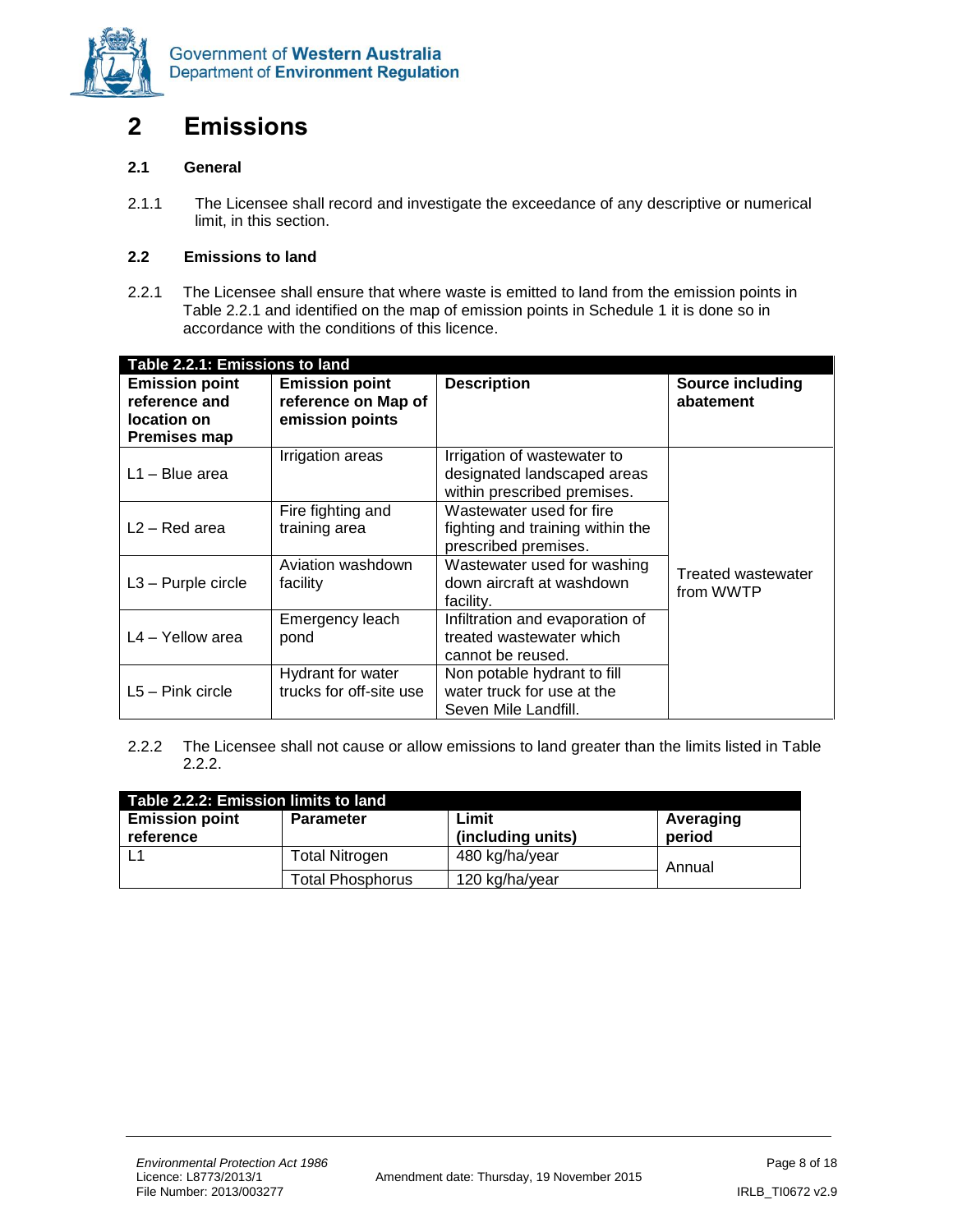

### <span id="page-8-0"></span>**3 Monitoring**

#### **3.1 General monitoring**

- 3.1.1 The licensee shall ensure that:
	- (a) all water samples are collected and preserved in accordance with AS/NZS 5667.1;
	- (b) all wastewater sampling is conducted in accordance with AS/NZS 5667.10; and
	- (c) all laboratory samples are submitted to a laboratory with current NATA accreditation for the parameters to be measured unless indicated otherwise in relevant table.
- 3.1.2 The Licensee shall ensure that monthly monitoring is undertaken at least 15 days apart.
- 3.1.3 Licensee shall ensure that all monitoring equipment used on the Premises to comply with the conditions of this Licence is calibrated in accordance with the manufacturer's specifications.
- 3.1.4 The Licensee shall, where the requirements for calibration cannot be practicably met, or a discrepancy exists in the interpretation of the requirements, bring these issues to the attention of the Director accompanied with a report comprising details of any modifications to the methods.

#### **3.2 Monitoring of emissions to land**

3.2.1 The Licensee shall undertake the monitoring in Table 3.2.1 according to the specifications in that table.

| Table 3.2.1: Monitoring of emissions to land |                                                                     |                                            |              |                     |                      |
|----------------------------------------------|---------------------------------------------------------------------|--------------------------------------------|--------------|---------------------|----------------------|
| <b>Emission</b><br>point                     | <b>Monitoring</b><br>point reference                                | <b>Parameter</b>                           | <b>Units</b> | Averaging<br>period | <b>Frequency</b>     |
| reference                                    | and location                                                        |                                            |              |                     |                      |
|                                              | Final storage<br>tank                                               | Volumetric flow rate                       | $m^3$ /day   | Monthly             | Continuous           |
|                                              | Final storage<br>tank - prior to<br>discharge to<br>emission points | pH <sup>1</sup>                            | pH units     |                     | Continuous<br>online |
| $L1 - L5$                                    |                                                                     | 5-Day Biochemical<br>Oxygen Demand         | mg/L         |                     |                      |
|                                              |                                                                     | <b>Total Suspended</b><br>Solids           | mg/L         | Spot sample         | Monthly              |
|                                              |                                                                     | <b>Total Nitrogen</b>                      | mg/L         |                     |                      |
|                                              |                                                                     | <b>Total Phosphorus</b>                    | mg/L         |                     |                      |
|                                              |                                                                     | E.Coli                                     | cfu/100ml    |                     |                      |
| L1                                           | None specified -<br>calculation                                     | Load of Total<br>Nitrogen<br>Load of Total | kg/ha/yr     | Monthly             | Annual               |
|                                              |                                                                     | Phosphorus                                 |              |                     |                      |

Note 1: In-field non-NATA accredited analysis permitted.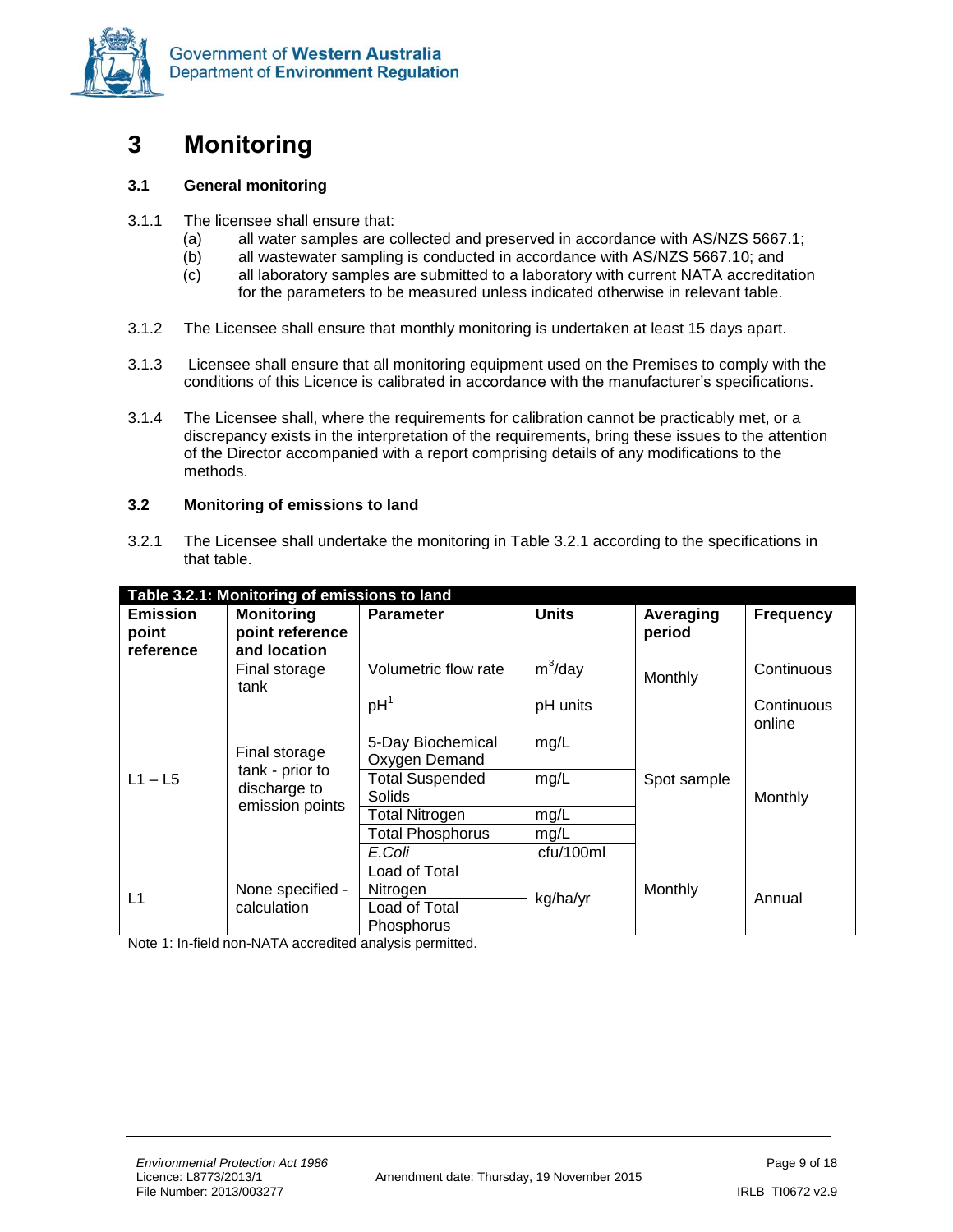

### **3.3 Monitoring of inputs and outputs**

3.3.1 The Licensee shall undertake the monitoring in Table 3.3.1 according to the specifications in that table.

| Table 3.3.1: Monitoring of inputs and outputs                                                                                                                                                                                                                                                                                                                                                                                                                                        |                                                   |                                         |              |                     |                  |
|--------------------------------------------------------------------------------------------------------------------------------------------------------------------------------------------------------------------------------------------------------------------------------------------------------------------------------------------------------------------------------------------------------------------------------------------------------------------------------------|---------------------------------------------------|-----------------------------------------|--------------|---------------------|------------------|
| Input/output                                                                                                                                                                                                                                                                                                                                                                                                                                                                         | <b>Monitoring</b><br>point<br>reference           | <b>Parameter</b>                        | <b>Units</b> | Averaging<br>period | <b>Frequency</b> |
| <b>Treated wastewater</b><br>discharge to $L1 -$<br>Irrigation areas<br><b>Treated wastewater</b><br>discharge to L2 - Fire<br>fighting and training<br>area<br>Treated wastewater<br>discharge to L3 -<br>Aviation washdown<br>facility<br>Treated wastewater<br>discharge to L4 -<br>Emergency leach pond<br><b>Treated wastewater</b><br>discharge to L5 -<br>Hydrant for water trucks<br>for off-site use<br><b>Treated wastewater</b><br>discharge to L6 - Car<br>hire premises | Flow meter<br>devices on<br>outgoing<br>pipelines | Volumetric<br>flow rate<br>(cumulative) | $m^3$ /day   | Monthly             | Continuous       |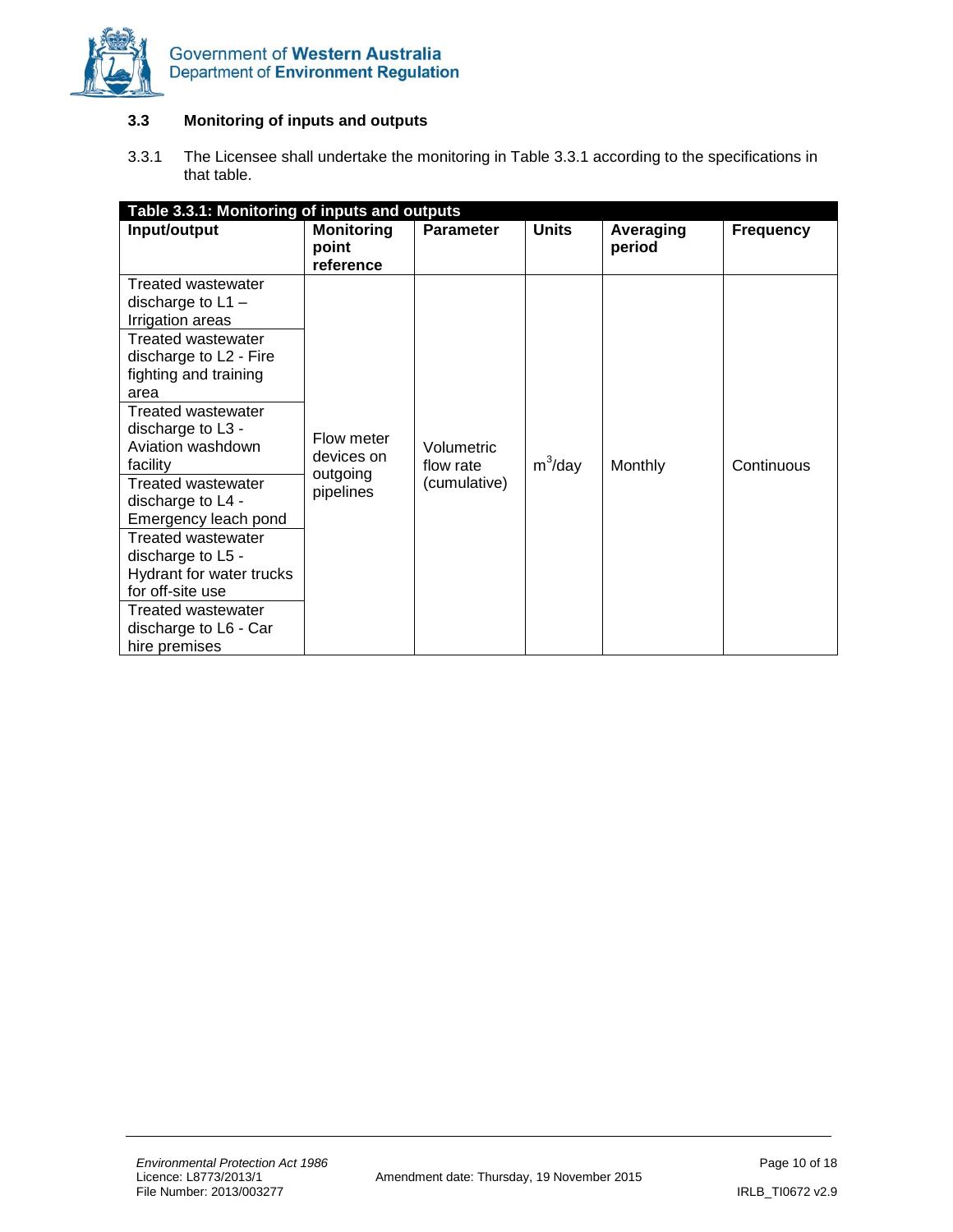

### <span id="page-10-0"></span>**4 Information**

### **4.1 Records**

- 4.1.1 All information and records required by the Licence shall:
	- (a) be legible;
	- (b) if amended, be amended in such a way that the original and subsequent amendments remain legible or are capable of retrieval;
	- (c) except for records listed in 5.1.1(d) be retained for at least 6 years from the date the records were made or until the expiry of the Licence or any subsequent licence; and
	- (d) for those following records, be retained until the expiry of the Licence and any subsequent licence:
		- (i) off-site environmental effects; or
		- (ii) matters which affect the condition of the land or waters.
- 4.1.2 The Licensee shall ensure that:
	- (a) any person left in charge of the Premises is aware of the conditions of the Licence and has access at all times to the Licence or copies thereof; and
	- (b) any person who performs tasks on the Premises is informed of all of the conditions of the Licence that relate to the tasks which that person is performing.
- 4.1.3 The Licensee shall complete an Annual Audit Compliance Report indicating the extent to which the Licensee has complied with the conditions of the Licence, and any previous licence issued under Part V of the Act for the Premises for the previous annual period.
- 4.1.4 The Licensee shall implement a complaints management system that as a minimum records the number and details of complaints received concerning the environmental impact of the activities undertaken at the Premises and any action taken in response to the complaint.

### **4.2 Reporting**

4.2.1 The Licensee shall submit to the Director an Annual Environmental Report by 1 March each year. The report shall contain the information listed in Table 4.2.1 in the format or form specified in that table.

| <b>Table 4.2.1: Annual Environmental Report</b> |                                                         |                             |  |  |
|-------------------------------------------------|---------------------------------------------------------|-----------------------------|--|--|
| <b>Condition or table</b>                       | <b>Parameter</b>                                        | Format or form <sup>1</sup> |  |  |
| (if relevant)                                   |                                                         |                             |  |  |
|                                                 | Summary of any failure or malfunction of any pollution  | None specified              |  |  |
|                                                 | control equipment and any environmental incidents that  |                             |  |  |
|                                                 | have occurred during the annual period and any action   |                             |  |  |
|                                                 | taken                                                   |                             |  |  |
| Table 3.2.1                                     | pH, 5 Day Biochemical Oxygen Demand, Total              | Tabular form                |  |  |
|                                                 | Suspended Solids, Total Nitrogen, Total Phosphorus,     |                             |  |  |
|                                                 | E.coli and Volumetric flow rate                         |                             |  |  |
| Table 3.2.1                                     | Nutrient loading (kg/ha/day- monthly average and        | Tabular form                |  |  |
|                                                 | kg/ha/year total) to land (L1) of Nitrogen and          |                             |  |  |
|                                                 | Phosphorus                                              |                             |  |  |
| Table 3.3.1                                     | Cumulative volumes to: Irrigation areas, Fire fighting  | Tabular form                |  |  |
|                                                 | and training area, Aviation washdown facility,          |                             |  |  |
|                                                 | emergency leach pond, Hydrant for water trucks for off- |                             |  |  |
|                                                 | site use and Car hire premises.                         |                             |  |  |
| 4.1.3                                           | Compliance                                              | Annual Audit                |  |  |
|                                                 |                                                         | <b>Compliance Report</b>    |  |  |
|                                                 |                                                         | (AACR)                      |  |  |
| 4.1.4                                           | Complaints summary                                      | None specified              |  |  |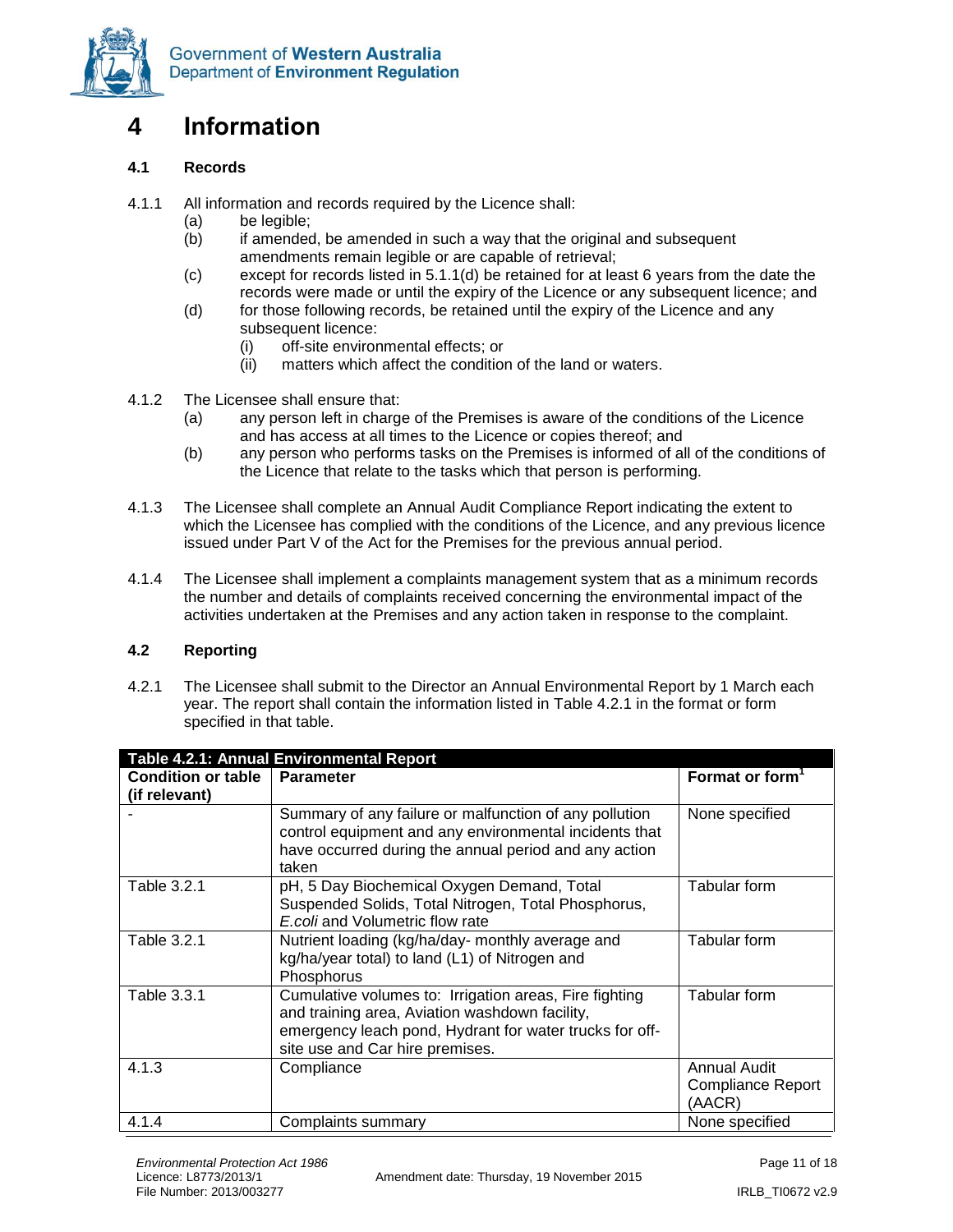

Note 1: Forms are in Schedule 2

- 4.2.2 The Licensee shall ensure that the Annual Environmental Report also contains:
	- (a) an assessment of the information contained within the report against previous monitoring results and Licence limits and/or targets; and
	- (b) a list of any original monitoring reports submitted to the Licensee from third parties for the annual period and make these reports available on request.

#### **4.3 Notification**

4.3.1 The Licensee shall ensure that the parameters listed in Table 4.3.1 are notified to the Director in accordance with the notification requirements of the table.

|                                               | Table 4.3.1: Notification requirements |                          |                       |
|-----------------------------------------------|----------------------------------------|--------------------------|-----------------------|
| <b>Condition</b><br>or table<br>(if relevant) | <b>Parameter</b>                       | Notification requirement | Format<br>or form $2$ |
| 3.1.4                                         | Calibration report                     | As soon as practicable.  | None<br>specified     |

Note 1: Notification requirements in the licence shall not negate the requirement to comply with s72 of the Act Note 2: Forms are in Schedule 2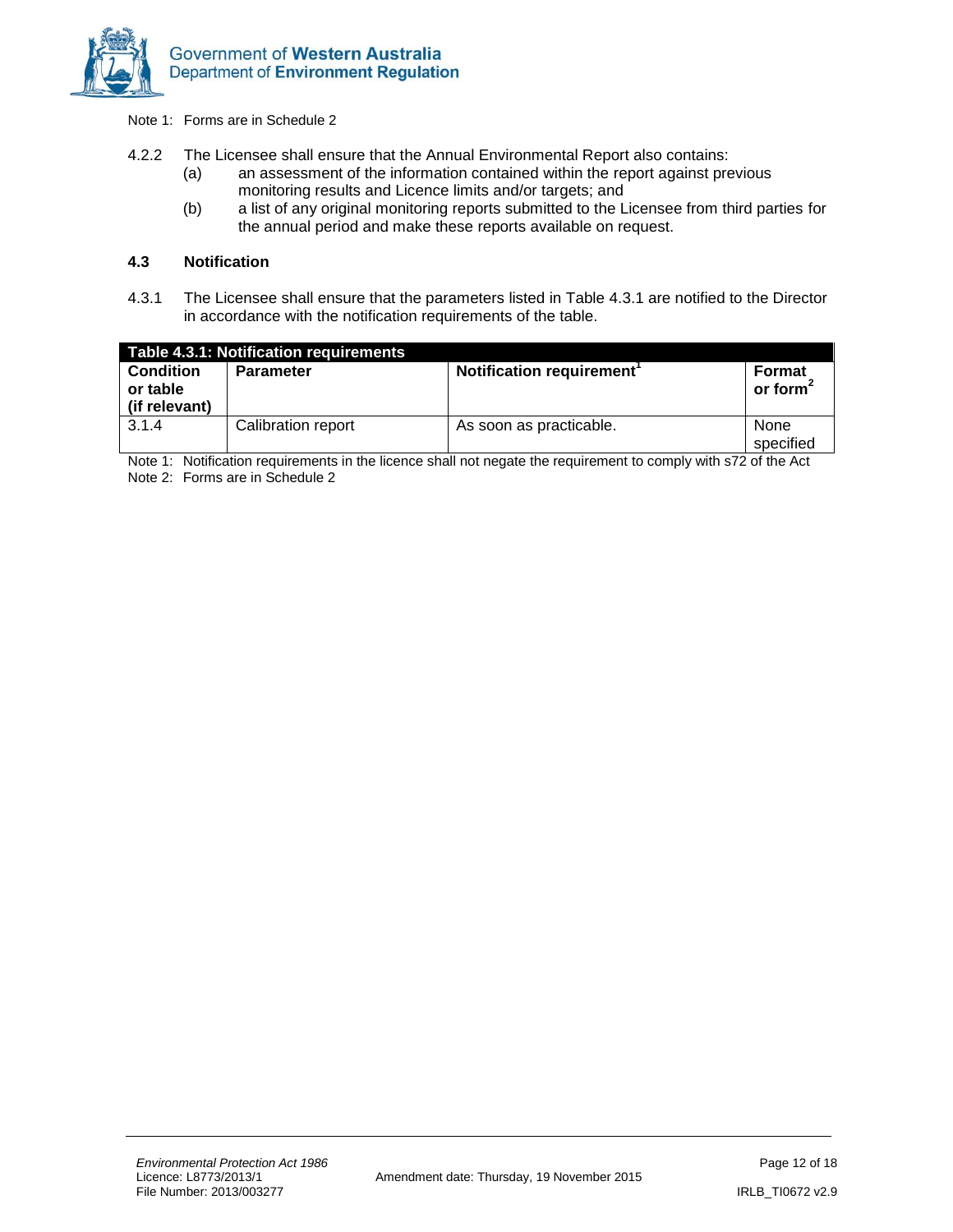

### **Schedule 1: Maps**

#### **Premises map**

The Premises is shown in the map below. The black line depicts the Premises boundary.

<span id="page-12-0"></span>

|   | S-20.709804 | E116.755533 |
|---|-------------|-------------|
| B | S-20.707978 | E116.768687 |
|   | S-20.706241 | E116.768708 |
| D | S-20.704987 | E116.782312 |
|   | S-20.712895 | E116.782613 |
|   | S-20.714260 | E116.769695 |
|   | S-20.711610 | E116.756992 |

*Environmental Protection Act 1986*<br>
Licence: L8773/2013/1 **Page 13 of 18**<br>
Amendment date: Thursday, 19 November 2015 File Number: 2013/003277 IRLB\_TI0672 v2.9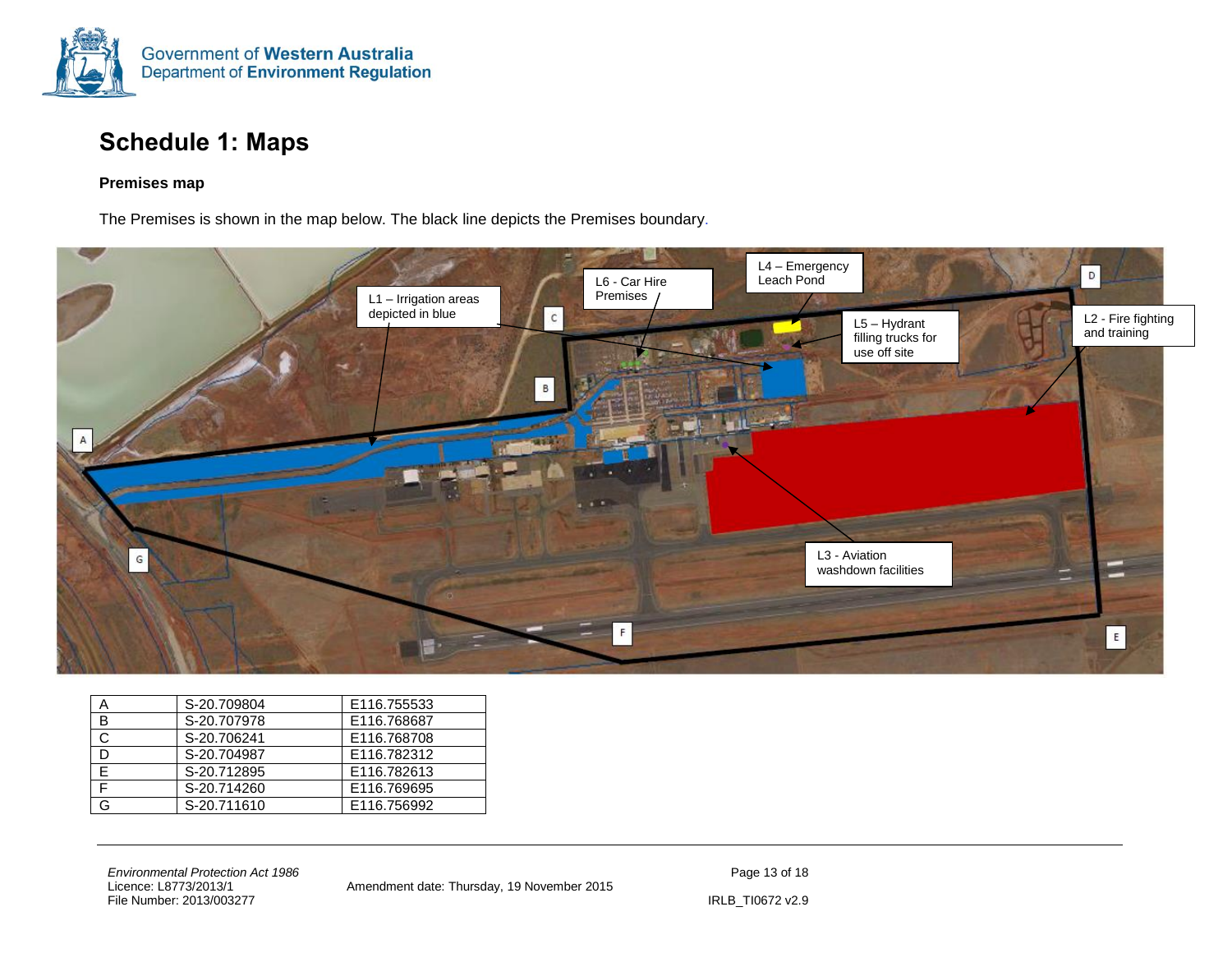

## <span id="page-13-0"></span>**Schedule 2: Reporting & notification forms**

These forms are provided for the proponent to report monitoring and other data required by the Licence. They can be requested in an electronic format.

### **SECTION A LICENCE DETAILS**

| Licence Number:   |    | Licence File Number: |
|-------------------|----|----------------------|
| Company Name:     |    | ABN:                 |
| Trading as:       |    |                      |
| Reporting period: |    |                      |
|                   | to |                      |

### **STATEMENT OF COMPLIANCE WITH LICENCE CONDITIONS**

1. Were all conditions of the licence complied with within the reporting period? (please tick the appropriate box)

| Yes $\Box$ Please proceed to Section C |
|----------------------------------------|

 $No \Box$  Please proceed to Section B

Each page must be initialled by the person(s) who signs Section C of this Annual Audit Compliance Report (AACR).

Initial: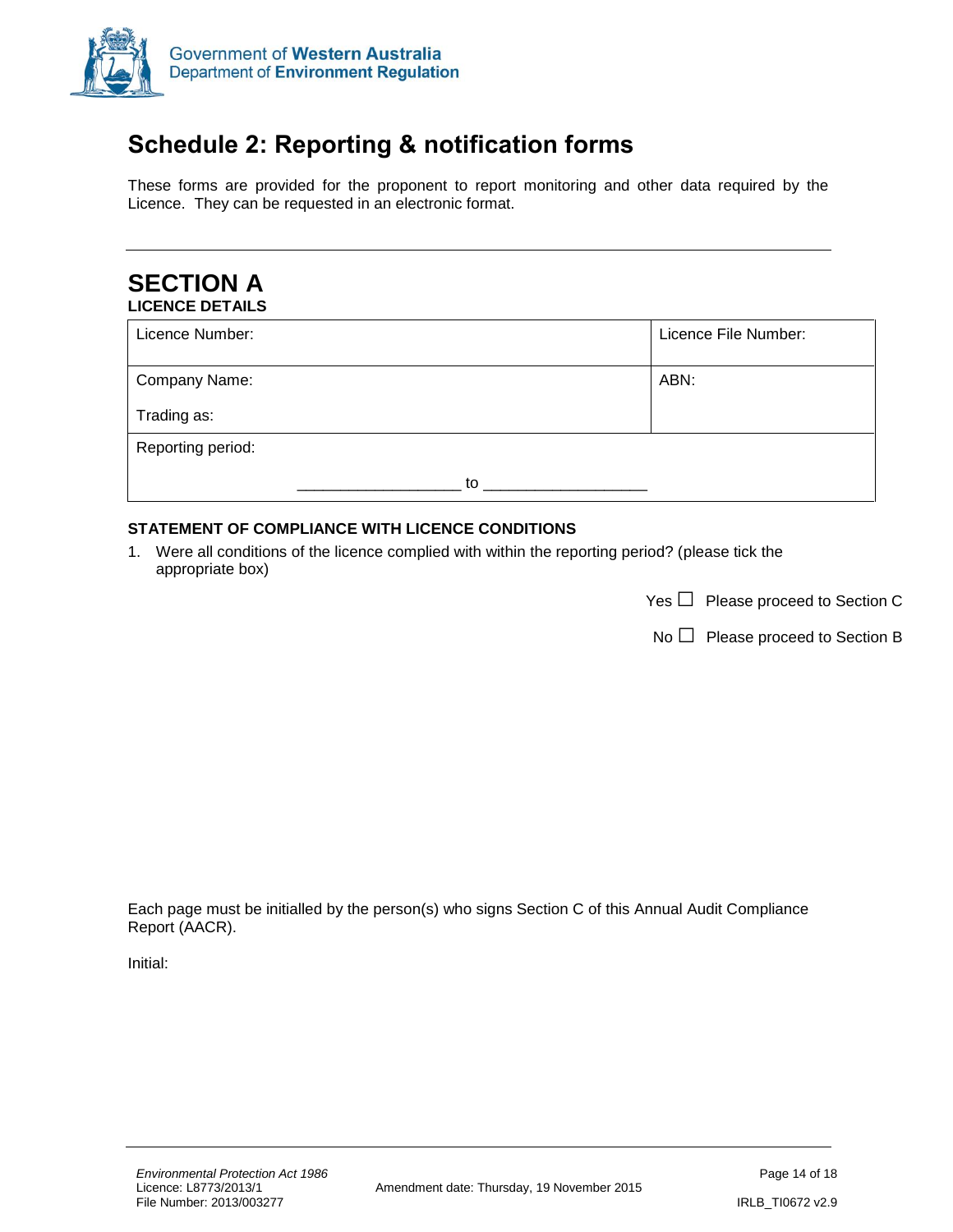

### **SECTION B DETAILS OF NON-COMPLIANCE WITH LICENCE CONDITION.**

Please use a separate page for each licence condition that was not complied with.

| a) Licence condition not complied with:                                                         |           |  |
|-------------------------------------------------------------------------------------------------|-----------|--|
|                                                                                                 |           |  |
| b) Date(s) when the non compliance occurred, if applicable:                                     |           |  |
|                                                                                                 |           |  |
| c) Was this non compliance reported to DER?:                                                    |           |  |
| $\Box$ Yes<br>Reported to DER verbally<br>Date __________<br>$\Box$ Reported to DER in writing  | $\Box$ No |  |
| Date ____________                                                                               |           |  |
| d) Has DER taken, or finalised any action in relation to the non compliance?:                   |           |  |
|                                                                                                 |           |  |
| e) Summary of particulars of the non compliance, and what was the environmental impact:         |           |  |
|                                                                                                 |           |  |
| f) If relevant, the precise location where the non compliance occurred (attach map or diagram): |           |  |
|                                                                                                 |           |  |
| g) Cause of non compliance:                                                                     |           |  |
|                                                                                                 |           |  |
| h) Action taken, or that will be taken to mitigate any adverse effects of the non compliance:   |           |  |
|                                                                                                 |           |  |
| i) Action taken or that will be taken to prevent recurrence of the non compliance:              |           |  |
|                                                                                                 |           |  |
| Each page must be initialled by the person(s) who signs Section C of this AACR                  |           |  |

Initial: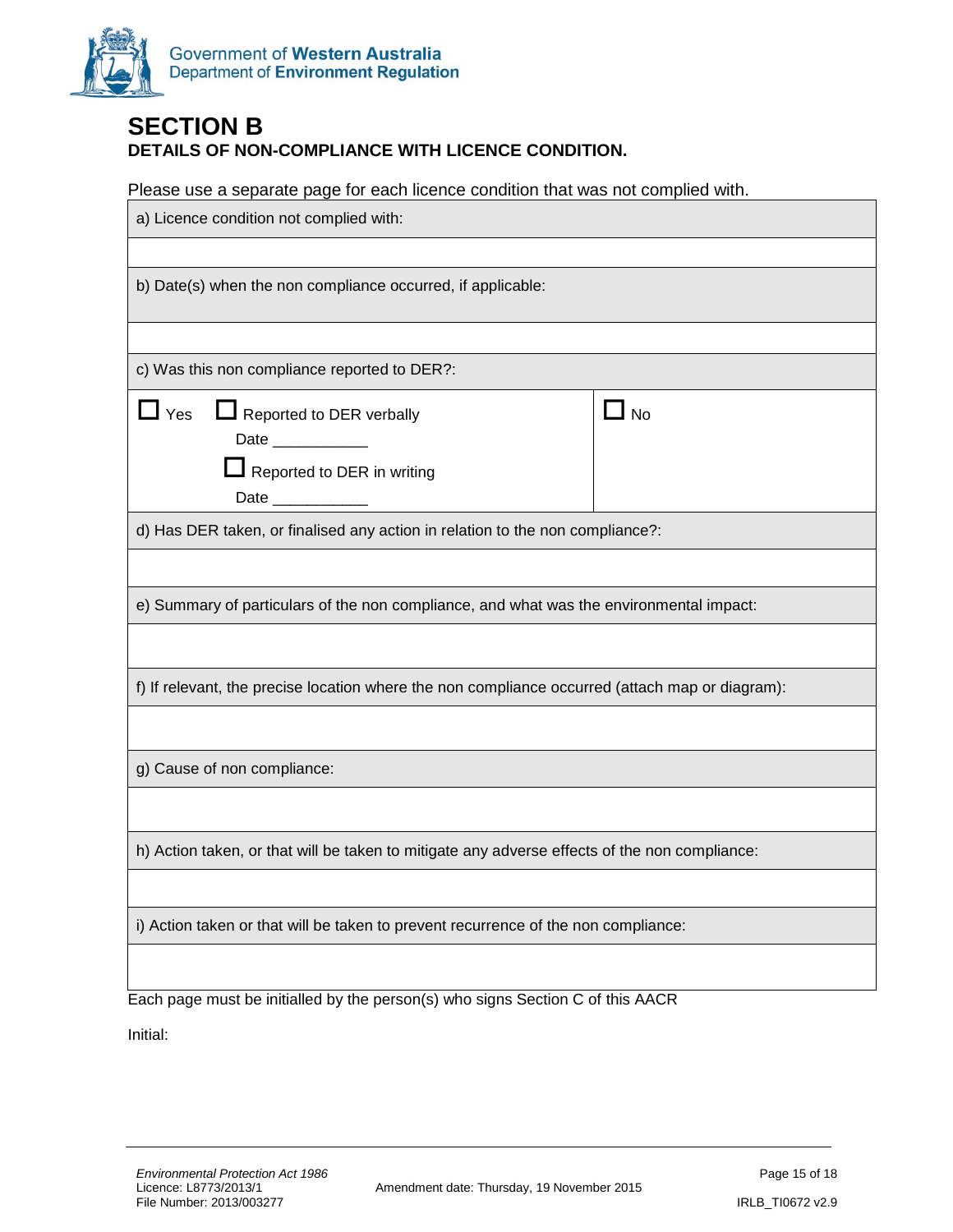

## **SECTION C**

### **SIGNATURE AND CERTIFICATION**

This Annual Audit Compliance Report (AACR) must only be signed by a person(s) with legal authority to sign it. The ways in which the AACR must be signed and certified, and the people who may sign the statement, are set out below.

Please tick the box next to the category that describes how this AACR is being signed. If you are uncertain about who is entitled to sign or which category to tick, please contact the licensing officer for your premises.

| If the licence holder                                    |        | The Annual Audit Compliance Report must be signed and<br>certified:                                                                                                      |
|----------------------------------------------------------|--------|--------------------------------------------------------------------------------------------------------------------------------------------------------------------------|
| is                                                       |        |                                                                                                                                                                          |
|                                                          | $\Box$ | by the individual licence holder, or                                                                                                                                     |
| An individual                                            | $\Box$ | by a person approved in writing by the Chief Executive Officer of the<br>Department of Environment Regulation to sign on the licensee's<br>behalf.                       |
| A firm or other                                          | $\Box$ | by the principal executive officer of the licensee; or                                                                                                                   |
| unincorporated                                           | $\Box$ | by a person with authority to sign on the licensee's behalf who is                                                                                                       |
| company                                                  |        | approved in writing by the Chief Executive Officer of the Department of<br>Environment Regulation.                                                                       |
|                                                          | $\Box$ | by affixing the common seal of the licensee in accordance with the<br>Corporations Act 2001; or                                                                          |
|                                                          | $\Box$ | by two directors of the licensee; or                                                                                                                                     |
|                                                          | $\Box$ | by a director and a company secretary of the licensee, or                                                                                                                |
| A corporation                                            | $\Box$ | if the licensee is a proprietary company that has a sole director who<br>is also the sole company secretary - by that director, or                                       |
|                                                          | $\Box$ | by the principal executive officer of the licensee; or                                                                                                                   |
|                                                          | $\Box$ | by a person with authority to sign on the licensee's behalf who is<br>approved in writing by the Chief Executive Officer of the Department<br>of Environment Regulation. |
|                                                          | $\Box$ | by the principal executive officer of the licensee; or                                                                                                                   |
| A public authority<br>(other than a local<br>government) | $\Box$ | by a person with authority to sign on the licensee's behalf who is<br>approved in writing by the Chief Executive Officer of the Department<br>of Environment Regulation. |
| a local government                                       | $\Box$ | by the chief executive officer of the licensee; or                                                                                                                       |
|                                                          | $\Box$ | by affixing the seal of the local government.                                                                                                                            |

It is an offence under section 112 of the *Environmental Protection Act 1986* for a person to give information on this form that to their knowledge is false or misleading in a material particular. There is a maximum penalty of \$50,000 for an individual or body corporate.

I/We declare that the information in this annual audit compliance report is correct and not false or misleading in a material particular.

| SIGNATURE:                                                                                                                                                                                                                                                                                                                     | SIGNATURE:                                                                                                                                                                                                                    |
|--------------------------------------------------------------------------------------------------------------------------------------------------------------------------------------------------------------------------------------------------------------------------------------------------------------------------------|-------------------------------------------------------------------------------------------------------------------------------------------------------------------------------------------------------------------------------|
| <u> 1989 - John Stein, Amerikaansk politiker (</u>                                                                                                                                                                                                                                                                             | the control of the control of the control of the control of the control of the control of the control of the control of the control of the control of the control of the control of the control of the control of the control |
| NAME:                                                                                                                                                                                                                                                                                                                          | NAME:                                                                                                                                                                                                                         |
|                                                                                                                                                                                                                                                                                                                                |                                                                                                                                                                                                                               |
| POSITION: ____________________________                                                                                                                                                                                                                                                                                         | POSITION: __________________________                                                                                                                                                                                          |
| DATE: /<br>$\frac{1}{2}$ $\frac{1}{2}$ $\frac{1}{2}$ $\frac{1}{2}$ $\frac{1}{2}$ $\frac{1}{2}$ $\frac{1}{2}$ $\frac{1}{2}$ $\frac{1}{2}$ $\frac{1}{2}$ $\frac{1}{2}$ $\frac{1}{2}$ $\frac{1}{2}$ $\frac{1}{2}$ $\frac{1}{2}$ $\frac{1}{2}$ $\frac{1}{2}$ $\frac{1}{2}$ $\frac{1}{2}$ $\frac{1}{2}$ $\frac{1}{2}$ $\frac{1}{2}$ | DATE: <u>/______/___________</u>                                                                                                                                                                                              |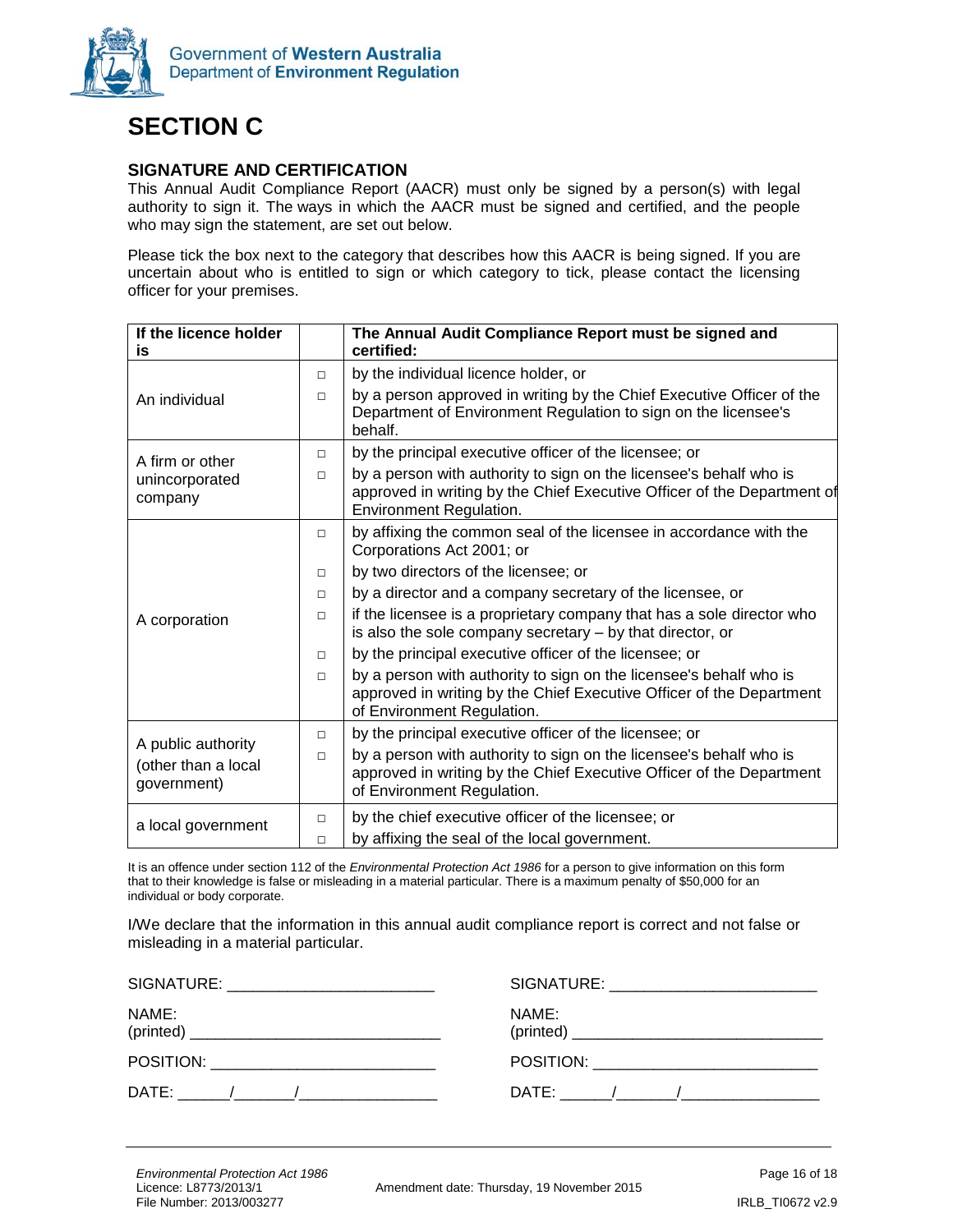

Form: N1 N1 Date of breach:

Licence: L8773/2013/1 Licensee: City of Karratha

### **Notification of detection of the breach of a limit.**

These pages outline the information that the operator must provide.

Units of measurement used in information supplied under Part A and B requirements shall be appropriate to the circumstances of the emission. Where appropriate, a comparison should be made of actual emissions and authorised emission limits.

### Part A

| Licence Number                 |  |
|--------------------------------|--|
| Name of operator               |  |
| Location of Premises           |  |
| Time and date of the detection |  |

| Notification requirements for the breach of a limit |  |  |
|-----------------------------------------------------|--|--|
| Emission point reference/ source                    |  |  |
| Parameter(s)                                        |  |  |
| Limit                                               |  |  |
| Measured value                                      |  |  |
| Date and time of monitoring                         |  |  |
| Measures taken, or intended to                      |  |  |
| be taken, to stop the emission                      |  |  |

### Part B

| Any more accurate information on the matters for<br>notification under Part A. |  |
|--------------------------------------------------------------------------------|--|
| Measures taken, or intended to be taken, to                                    |  |
| prevent a recurrence of the incident.                                          |  |
| Measures taken, or intended to be taken, to rectify,                           |  |
| limit or prevent any pollution of the environment                              |  |
| which has been or may be caused by the emission.                               |  |
| The dates of any previous N1 notifications for the                             |  |
| Premises in the preceding 24 months.                                           |  |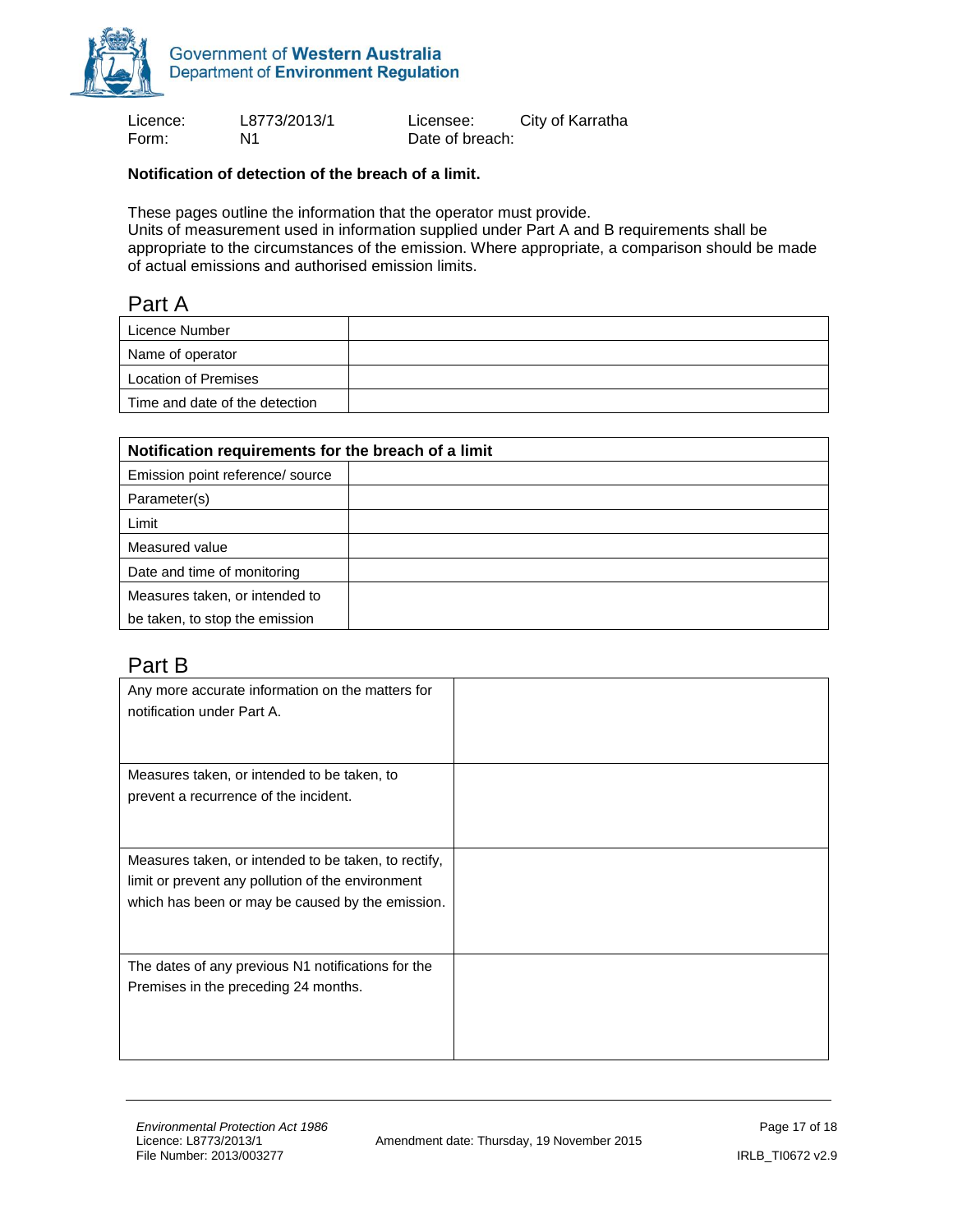

| Name                   |  |
|------------------------|--|
| Post                   |  |
| Signature on behalf of |  |
| City of Karratha       |  |
| Date                   |  |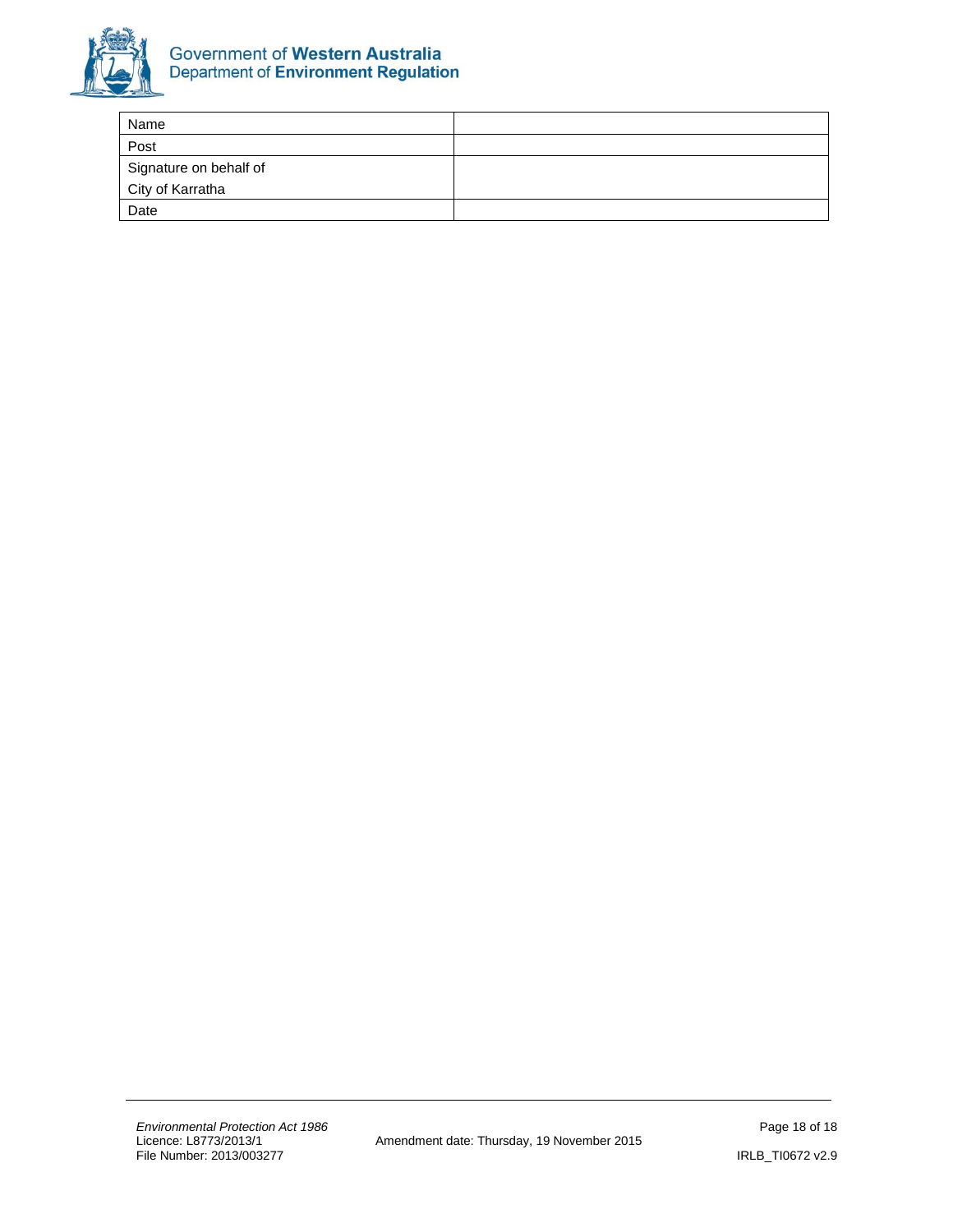<span id="page-18-0"></span>

# **Decision Document**

*Environmental Protection Act 1986,* **Part V**

| <b>Proponent:</b>         | <b>Shire of Roebourne</b>                                                                                                                                                                                                                                                                                                                         |
|---------------------------|---------------------------------------------------------------------------------------------------------------------------------------------------------------------------------------------------------------------------------------------------------------------------------------------------------------------------------------------------|
| Licence:                  | L8773/2013/1                                                                                                                                                                                                                                                                                                                                      |
| <b>Registered office:</b> | Welcome Road<br>KARRATHA WA 6714                                                                                                                                                                                                                                                                                                                  |
| ABN:                      | 83 812 049 708                                                                                                                                                                                                                                                                                                                                    |
| <b>Premises address:</b>  | Karratha Airport Wastewater Treatment Plant<br>Lot 300 on Plan 41931 and part Lot 302 on Plan 41933<br>Within coordinates:<br>S-20.709804, E116.755533; S-20.707978, E116.768687;<br>S-20.706241, E116.768708; S-20.704987, E116.782312;<br>S-20.712895, E116.782613; S-20.714260, E116.769695;<br>S-20.711610, E116.756992<br>GAP RIDGE, WA 6714 |
| <b>Issue date:</b>        | Thursday 12 December 2013                                                                                                                                                                                                                                                                                                                         |
|                           | <b>Commencement date:</b> Monday, 16 December 2013                                                                                                                                                                                                                                                                                                |
| <b>Expiry date:</b>       | Saturday, 15 December 2018                                                                                                                                                                                                                                                                                                                        |

#### **Decision**

Based on the assessment detailed in this document, the Department of Environment Regulation (DER), has decided to issue an amended licence. DER considers that in reaching this decision, it has taken into account all relevant considerations and legal requirements and that the Licence and its conditions will ensure that an appropriate level of environmental protection is provided.

Decision Document prepared by: Chris Slavin

Licensing Officer

Decision Document authorised by: Steve Checker

Manager Licensing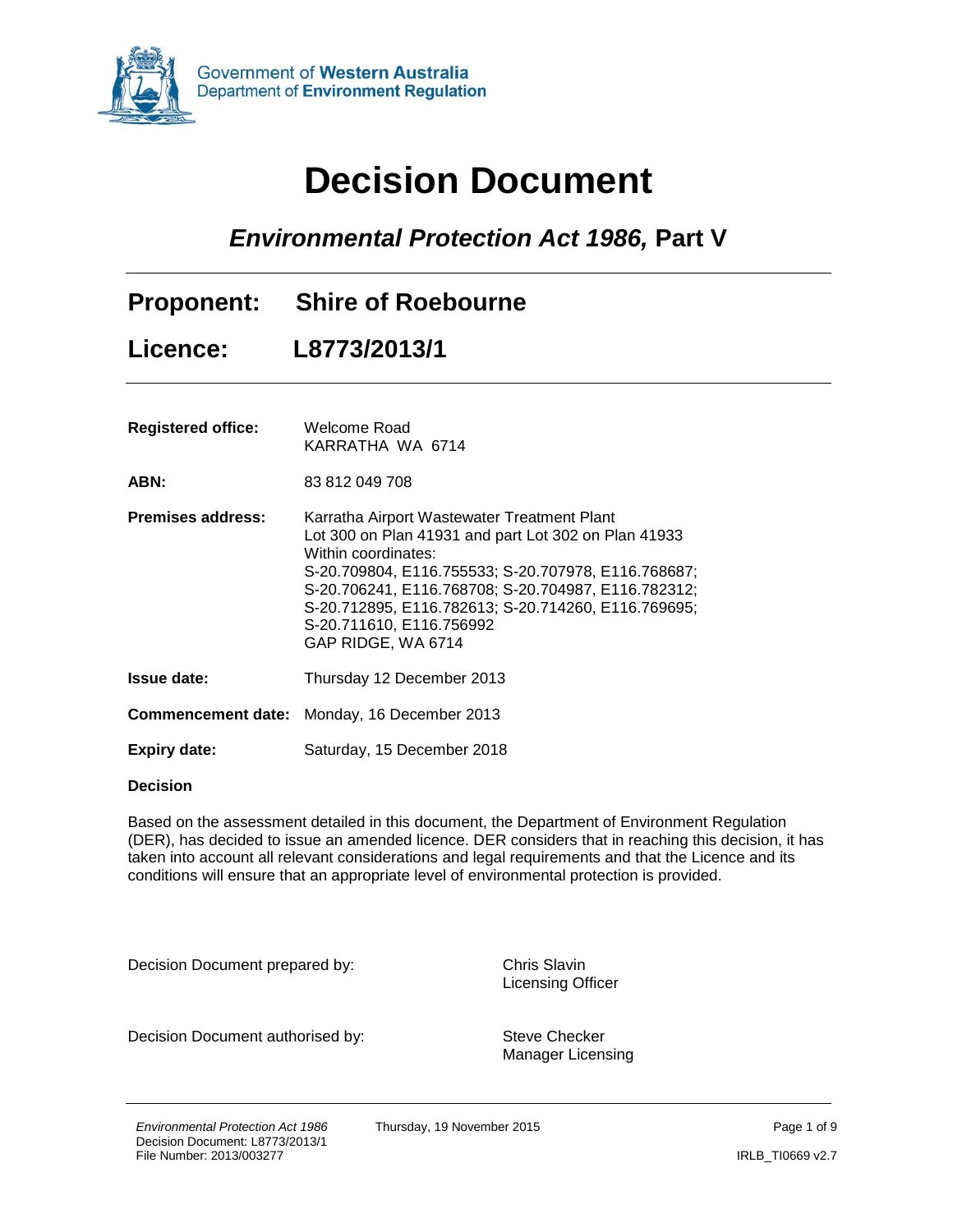

## <span id="page-19-0"></span>**Contents**

| <b>Decision Document</b>                           |                              |
|----------------------------------------------------|------------------------------|
| Contents                                           | 2                            |
| Purpose of this Document<br>1                      | $\overline{2}$               |
| $^{2}$<br>Administrative summary                   | 3                            |
| 3<br>Executive summary of proposal                 | 4                            |
| 4<br>Decision table                                | 5                            |
| Advertisement and consultation table<br>5.         | 8                            |
| 6. Emissions and discharges risk assessment matrix | Error! Bookmark not defined. |
|                                                    |                              |

### <span id="page-19-1"></span>**1 Purpose of this Document**

This decision document explains how DER has assessed and determined the application for a works approval or licence, and provides a record of DER's decision-making process and how relevant factors have been taken into account. Stakeholders should note that this document is limited to DER's assessment and decision making under Part V of the *Environmental Protection Act 1986.*  Other approvals may be required for the proposal, and it is the proponent's responsibility to ensure they have all relevant approvals for their Premises.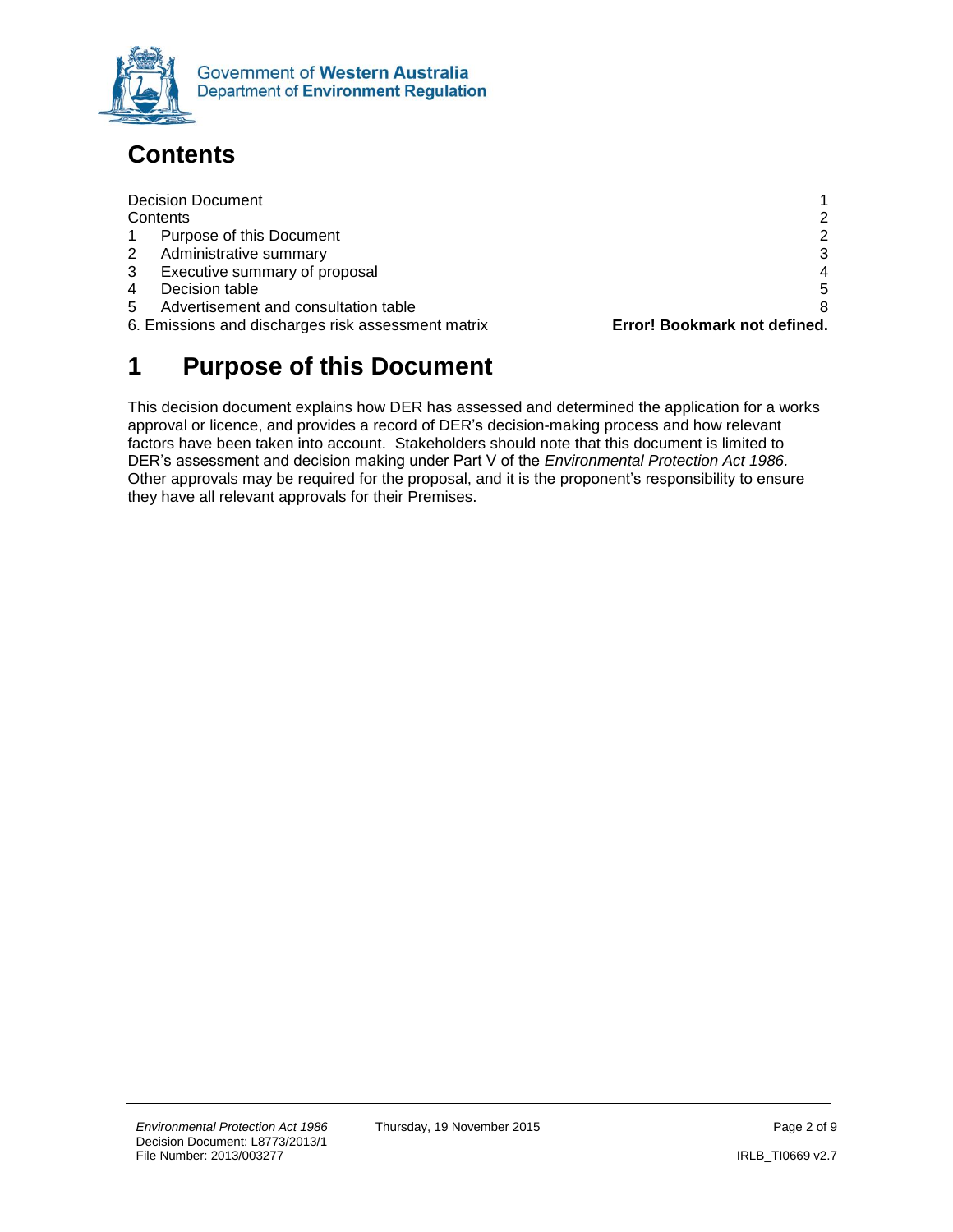

## <span id="page-20-0"></span>**2 Administrative summary**

| <b>Administrative details</b>                                                                                                                                                     |                                                                                       |                    |                                                                         |  |  |
|-----------------------------------------------------------------------------------------------------------------------------------------------------------------------------------|---------------------------------------------------------------------------------------|--------------------|-------------------------------------------------------------------------|--|--|
| Application type                                                                                                                                                                  | <b>Works Approval</b><br>New Licence<br>Licence amendment<br>Works Approval amendment |                    |                                                                         |  |  |
| Activities that cause the premises to become<br>prescribed premises                                                                                                               | Category number(s)<br>54                                                              |                    | <b>Approved design</b><br>capacity<br>200 cubic metres per day          |  |  |
| Application verified                                                                                                                                                              | Date: 30 July 2013                                                                    |                    |                                                                         |  |  |
| Application fee paid                                                                                                                                                              | Date: 8 August 2013                                                                   |                    |                                                                         |  |  |
| Works Approval has been complied with                                                                                                                                             | Yes $\boxtimes$ No $\Box$ N/A $\Box$                                                  |                    |                                                                         |  |  |
| Compliance Certificate received                                                                                                                                                   | M<br>Yes                                                                              | $No \Box N/A \Box$ |                                                                         |  |  |
| Commercial-in-confidence claim                                                                                                                                                    | No $\boxtimes$<br>Yes<br>$\blacksquare$                                               |                    |                                                                         |  |  |
| Commercial-in-confidence claim outcome                                                                                                                                            | N/A                                                                                   |                    |                                                                         |  |  |
| Is the proposal a Major Resource Project?                                                                                                                                         | No $\boxtimes$<br>Yes                                                                 |                    |                                                                         |  |  |
| Was the proposal referred to the Environmental<br>Protection Authority (EPA) under Part IV of the<br>Environmental Protection Act 1986?                                           | No $\boxtimes$<br>Yes<br>$\mathbf{1}$                                                 |                    | Referral decision No:<br>Managed under Part V<br>Assessed under Part IV |  |  |
| Is the proposal subject to Ministerial Conditions?                                                                                                                                | Yes $\Box$ No $\boxtimes$                                                             |                    | Ministerial statement No:<br>EPA Report No:                             |  |  |
| Does the proposal involve a discharge of waste<br>into a designated area (as defined in section 57<br>of the Environmental Protection Act 1986)?                                  | Yes $\Box$ No $\boxtimes$<br>Department of Water consulted Yes $\Box$ No $\boxtimes$  |                    |                                                                         |  |  |
| Is the Premises within an Environmental Protection Policy (EPP) Area Yes $\Box$<br>No $\boxtimes$<br>If Yes include details of which EPP(s) here.                                 |                                                                                       |                    |                                                                         |  |  |
| Yes $\Box$ No $\boxtimes$<br>Is the Premises subject to any EPP requirements?<br>If Yes, include details here, eg Site is subject to SO <sub>2</sub> requirements of Kwinana EPP. |                                                                                       |                    |                                                                         |  |  |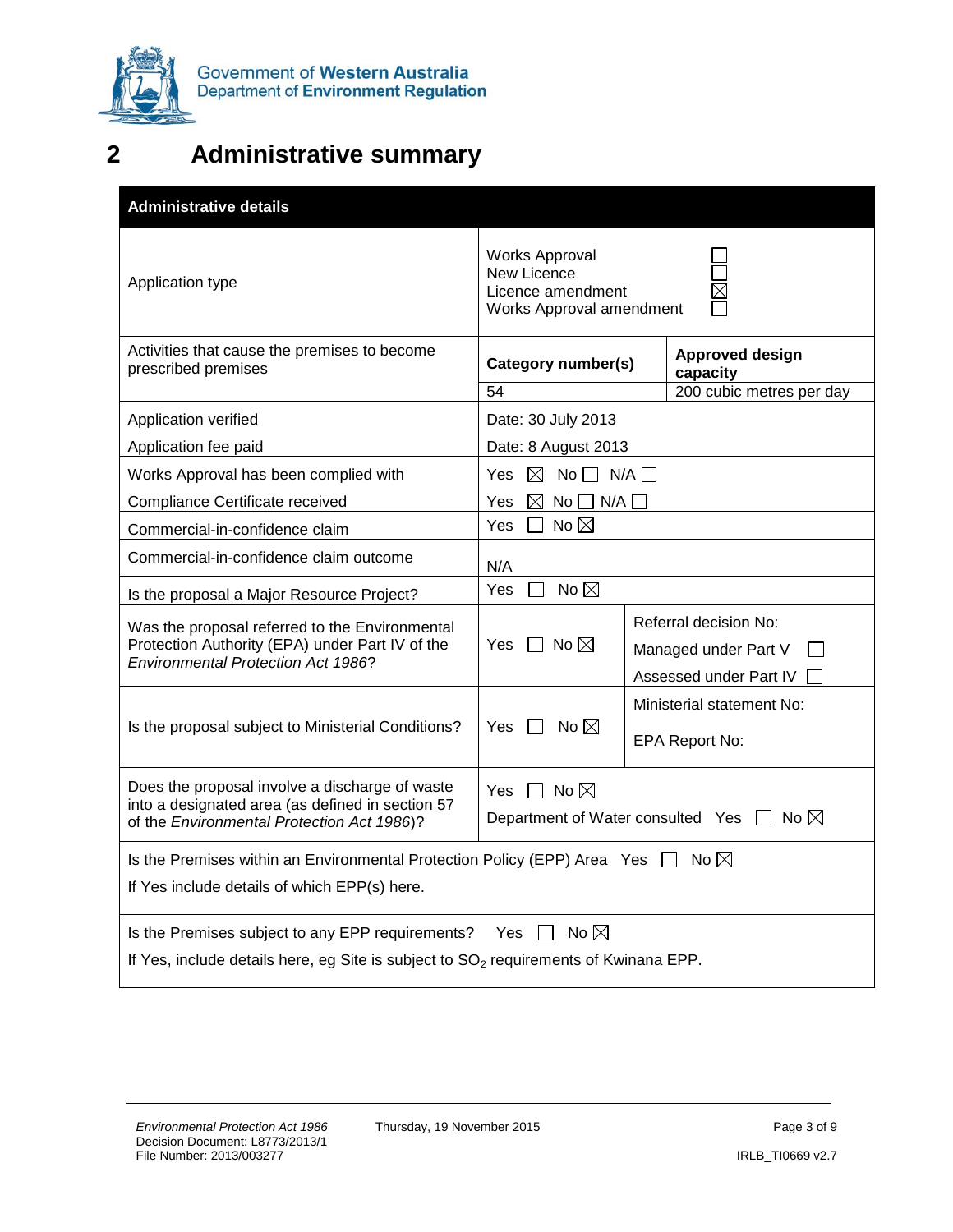

### <span id="page-21-0"></span>**3 Executive summary of proposal**

The City of Karratha operates the Karratha Airport treatment plant (WWTP). The WWTP is a package plant from MAK Industrial Water Solutions and treats the effluent to Department of Health's  $\dot{a}$  high exposure' risk level, making it suitable for reuse. The design capacity is 200 m<sup>3</sup> per day. The current throughput is around 100 $\mathrm{m}^3$  per day, however, the larger capacity allows for future expansion and upgrade of the airport and terminal.

A leach pond with the capacity of up to 220 $m<sup>3</sup>$  has been constructed to accommodate emergency surplus overflow from the treated storage tanks. The pond is only used when all other reuse options have been exhausted. Overflow into the pond is dispersed by evaporation and infiltration. The pond is located within the fenced area of the WWTP and is signed and gated to prevent entry by unauthorised personnel.

The WWTP is located adjacent to the Dampier Salt evaporation ponds. The site is approximately 500 m from a tidal creek on the coastal plain and groundwater at the site is approximately 2m below ground level (mbgl). The site is flat and comprises of reactive clay type soils

This Licence amendment has been initiated by DER to align the due date for the Annual Environmental Report (AER) with the annual period defined in the Licence. This will ensure a more practical due date which aligns with that of other Licences held by the City of Karratha. Where conditions have been amended or changed, they have been justified in section 4 below.

The 21 day draft package was went to the City of Karratha on Thursday 5 of November 2015. The waiver form was signed and submitted to DER on Tuesday 17 November 2015 requesting the Licence be amended as soon as possible with the proposed changes..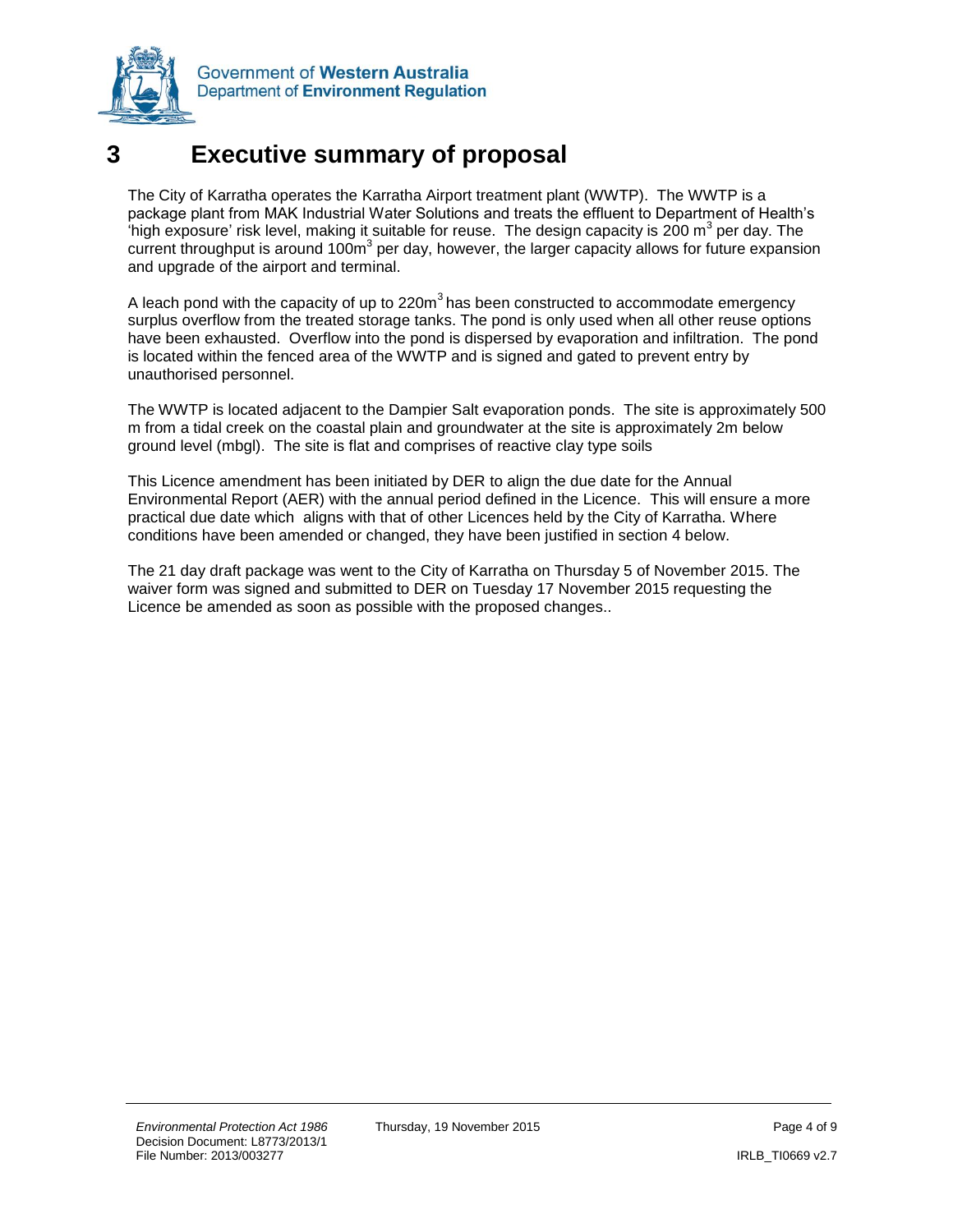

### **4 Decision table**

All applications are assessed in line with the *Environmental Protection Act 1986*, the *Environmental Protection Regulations 1987* and DER's Operational Procedure on Assessing Emissions and Discharges from Prescribed Premises. Where other references have been used in making the decision they are detailed in the decision document.

<span id="page-22-0"></span>

| <b>DECISION TABLE</b>                            |                                                                     |                                                                                                                                                                                                                                                                                                                                                                                                                                                                                                                                                                                                                                                                                                                                                                                                                                                                                                                              |                     |  |  |
|--------------------------------------------------|---------------------------------------------------------------------|------------------------------------------------------------------------------------------------------------------------------------------------------------------------------------------------------------------------------------------------------------------------------------------------------------------------------------------------------------------------------------------------------------------------------------------------------------------------------------------------------------------------------------------------------------------------------------------------------------------------------------------------------------------------------------------------------------------------------------------------------------------------------------------------------------------------------------------------------------------------------------------------------------------------------|---------------------|--|--|
| <b>Works</b><br>Approval /<br>Licence<br>section | <b>Condition</b><br>number<br>$W = WorkS$<br>Approval<br>L= Licence | Justification (including risk description & decision methodology<br>where relevant)                                                                                                                                                                                                                                                                                                                                                                                                                                                                                                                                                                                                                                                                                                                                                                                                                                          | Reference documents |  |  |
| <b>Premises</b><br>operation                     | L1.3.4                                                              | Licence condition 1.3.4 (b) has been removed from the licence which<br>required the licensee to maintain a freeboard target of 300mm for the<br>leach pond. This direction is consistent with DER's operational policy<br>regarding targets and trigger levels for low risk emissions in Licences and<br>Works Approvals. The licensee is still required to ensure the over topping<br>of the ponds does not occur as part of condition 1.3.4 (a) and report any<br>discharges of waste to DER under S.72 of the Environmental Protection<br>Act 1986.                                                                                                                                                                                                                                                                                                                                                                       | N/A                 |  |  |
| <b>Emission</b><br>targets to land               | L2.2.3                                                              | <b>Emission Description</b><br>Emission: Discharge of tertiary treated wastewater to the designated<br>landscaped areas within the premises and other areas of the airport where<br>the TWW is used for beneficial purposes. Infiltration of TWW not used for<br>irrigation in the leach pond.<br>Impacts: Contamination of surrounding land and surface water from<br>excessive nutrients. Groundwater at the project site is 2 metres below<br>ground level. There are no known groundwater uses in the area.<br>Controls: The City of Karratha will ensure that only TWW that meets the<br>"Guidelines for Non-potable Uses of Recycled Water in Western Australia"<br>is used for irrigation and for various beneficial reuse options. The City of<br>Karratha will also ensure that the irrigation areas are vegetated to assist in<br>the uptake in nutrients.<br><b>Risk Assessment</b><br>Consequence: Insignificant | N/A                 |  |  |

*Environmental Protection Act 1986* Thursday, 19 November 2015 **Page 5 of 9** Page 5 of 9 Decision Document: L8773/2013/1 File Number: 2013/003277 IRLB\_TI0669 v2.7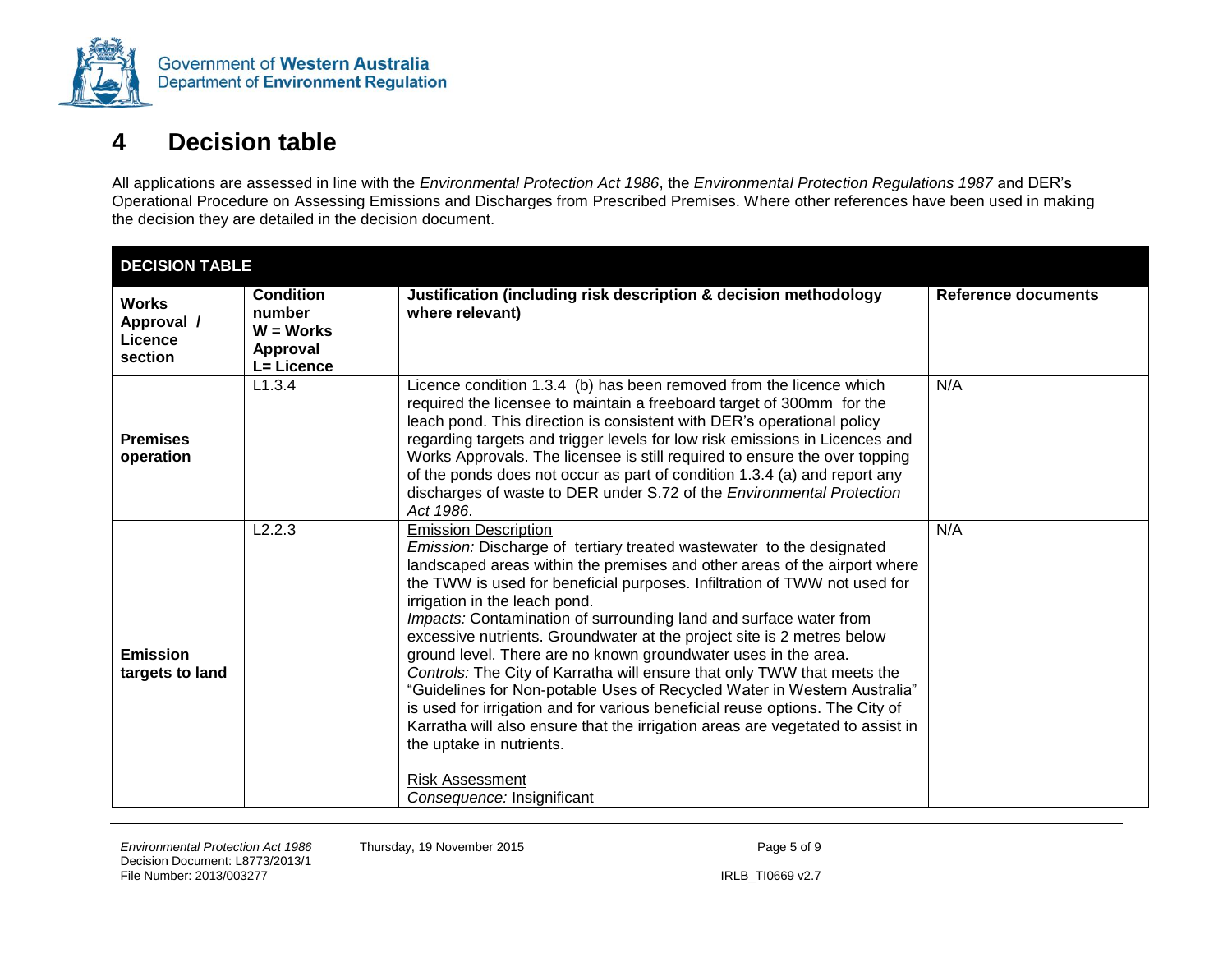

| <b>DECISION TABLE</b>                            |                                                                     |                                                                                                                                                                                                                                                                                                                                                                                                                                                                                                                                                                                                                                                                                                                                                                                                                                                                                                                 |                                                 |
|--------------------------------------------------|---------------------------------------------------------------------|-----------------------------------------------------------------------------------------------------------------------------------------------------------------------------------------------------------------------------------------------------------------------------------------------------------------------------------------------------------------------------------------------------------------------------------------------------------------------------------------------------------------------------------------------------------------------------------------------------------------------------------------------------------------------------------------------------------------------------------------------------------------------------------------------------------------------------------------------------------------------------------------------------------------|-------------------------------------------------|
| <b>Works</b><br>Approval /<br>Licence<br>section | <b>Condition</b><br>number<br>$W = WorkS$<br>Approval<br>L= Licence | Justification (including risk description & decision methodology<br>where relevant)                                                                                                                                                                                                                                                                                                                                                                                                                                                                                                                                                                                                                                                                                                                                                                                                                             | <b>Reference documents</b>                      |
|                                                  |                                                                     | Likelihood: Unlikely<br>Risk rating: Low<br><b>Regulatory Controls</b>                                                                                                                                                                                                                                                                                                                                                                                                                                                                                                                                                                                                                                                                                                                                                                                                                                          |                                                 |
|                                                  |                                                                     | Targets for emissions to land have been removed from the Licence. This<br>direction is consistent with DER's operational policy regarding targets and<br>trigger levels in Licences and Works Approvals. Based on the previous<br>AER submitted all parameters where within the previous target range,<br>except for Total Nitrogen (TN) which varied from 24mg/L - 44mg/L. It was<br>reported in the AER that the nutrient loading rate limit (Condition 2.2.2) for<br>TN was under 480 kg/ha/yr. The City of Karratha is required to provide to<br>DER monthly monitoring of TWW in the AER. DER will use the report to<br>inform assessment of TWW monitoring and assess whether limits are<br>required on the licence or other regulatory means to ensure an acceptable<br>level of protection for the receiving environment.<br><b>Residual Risk</b><br>Consequence: Insignificant<br>Likelihood: Unlikely |                                                 |
| <b>Fugitive</b><br>emissions                     | L <sub>2.6.1</sub> & L <sub>2.6.2</sub>                             | Risk rating: Low<br>The previous licence contained conditions for dust management. Fugitive<br>emissions of dust can be sufficiently regulated under section 49 of the<br>Environmental Protection Act 1986. In accordance with DER's licensing                                                                                                                                                                                                                                                                                                                                                                                                                                                                                                                                                                                                                                                                 | <b>Environmental Protection Act</b><br>1986.S49 |
|                                                  |                                                                     | process, no specified conditions for fugitive emissions have been included<br>on this licence.                                                                                                                                                                                                                                                                                                                                                                                                                                                                                                                                                                                                                                                                                                                                                                                                                  |                                                 |
| <b>Odour</b>                                     | 2.7.1                                                               | The previous licence contained conditions for odour management. Odour<br>can be sufficiently regulated under section 49 of the Environmental<br>Protection Act 1986. In accordance with DER's licensing process, no<br>specified conditions for fugitive emissions have been included on this<br>licence.                                                                                                                                                                                                                                                                                                                                                                                                                                                                                                                                                                                                       | <b>Environmental Protection Act</b><br>1986.S49 |
| <b>Monitoring</b>                                | L3.2.1                                                              | Licence condition 3.2.1 has been updated to include the in situ monitoring                                                                                                                                                                                                                                                                                                                                                                                                                                                                                                                                                                                                                                                                                                                                                                                                                                      | Australian Standard AS/NZS                      |

Environmental Protection Act 1986 Thursday, 19 November 2015 **Page 6 of 9** Page 6 of 9 Decision Document: L8773/2013/1 File Number: 2013/003277 IRLB\_TI0669 v2.7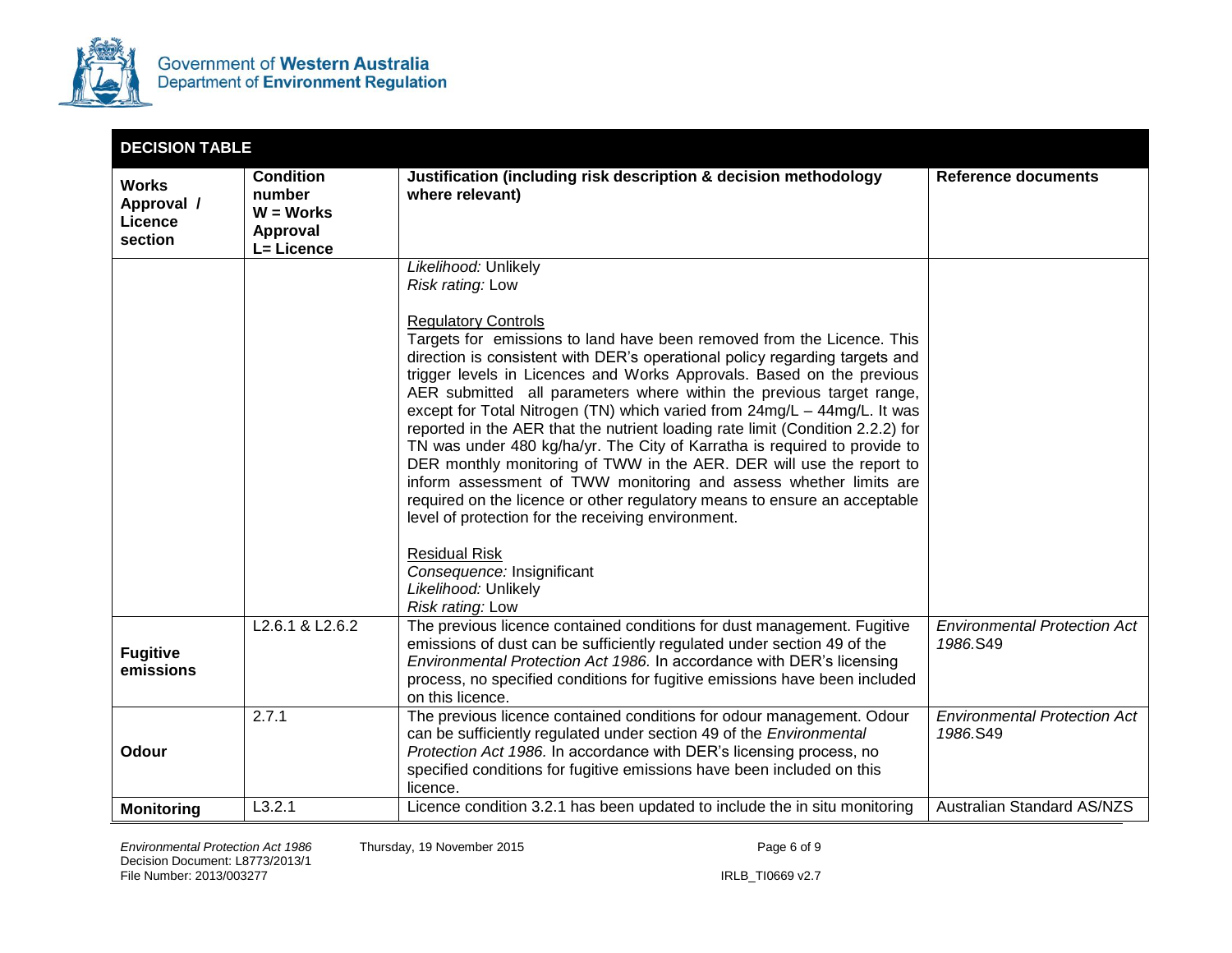

| <b>DECISION TABLE</b>                            |                                                              |                                                                                                                                                                                                                                                 |                                                                                                                                                                      |  |  |
|--------------------------------------------------|--------------------------------------------------------------|-------------------------------------------------------------------------------------------------------------------------------------------------------------------------------------------------------------------------------------------------|----------------------------------------------------------------------------------------------------------------------------------------------------------------------|--|--|
| <b>Works</b><br>Approval /<br>Licence<br>section | Condition<br>number<br>$W = WorkS$<br>Approval<br>L= Licence | Justification (including risk description & decision methodology<br>where relevant)                                                                                                                                                             | Reference documents                                                                                                                                                  |  |  |
| general                                          |                                                              | of pH. This is consistent with other Licences in the region that require pH<br>sampling, as the holding times cannot be met in regional/rural locations<br>due to a 6 hour holding time.                                                        | 5667.1 – Water Quality –<br>Sampling - Guidance on the<br>Design of sampling<br>programs, sampling<br>techniques and the<br>preservation and handling of<br>samples. |  |  |
| <b>Information</b>                               | L4.2.1                                                       | Based on the new definition of the annual period, the licensee is now<br>required to submit the AER and associated documents for the period<br>between 1 January - 31 December each year, within the timeframe<br>stipulated in condition 4.2.1 | N/A                                                                                                                                                                  |  |  |
| Licence<br>duration                              | N/A                                                          | The licenced was first issued in December 2013. DER has not reassessed<br>the duration of the licence as part of this amendment.                                                                                                                | N/A                                                                                                                                                                  |  |  |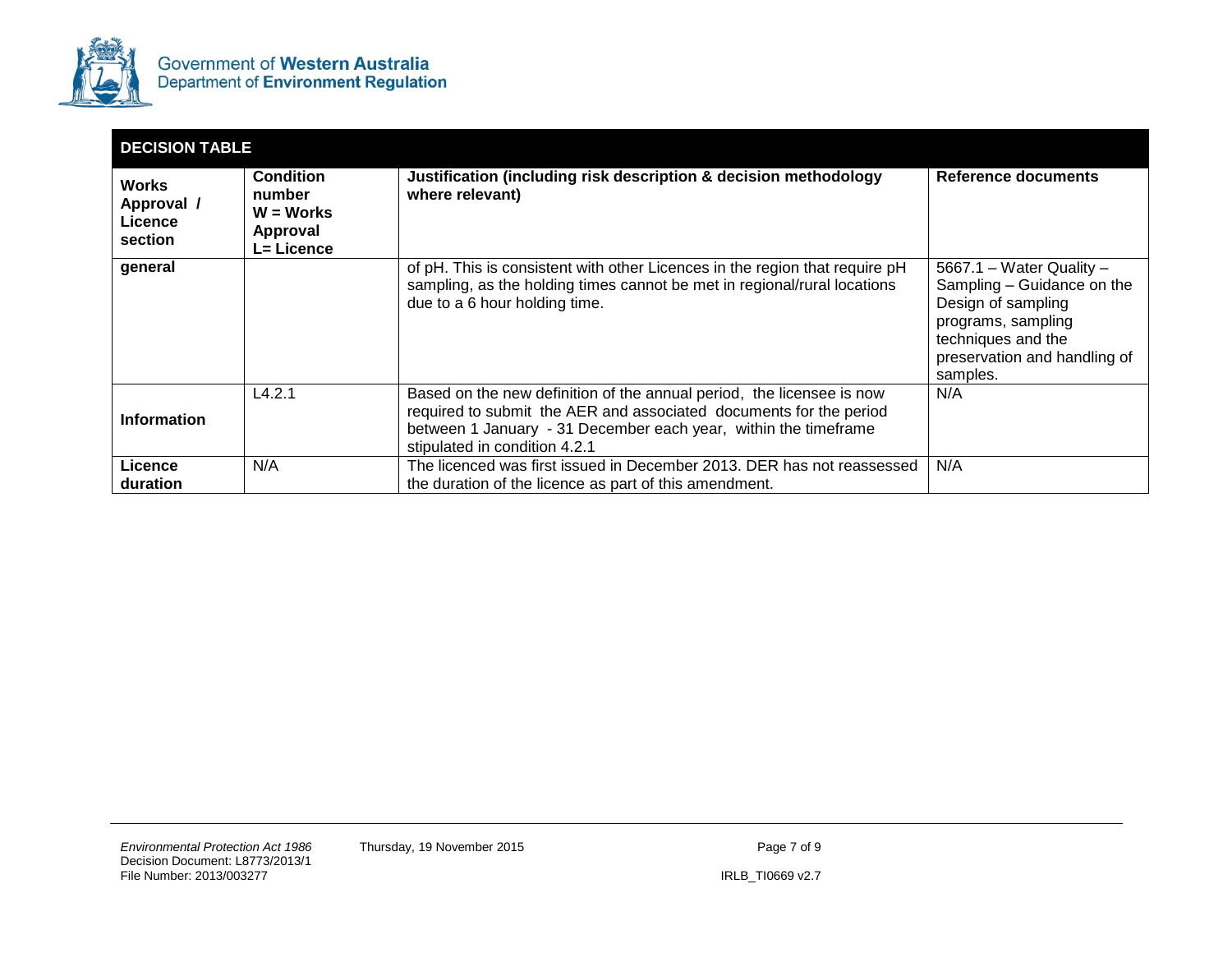

### **5 Advertisement and consultation table**

<span id="page-25-0"></span>

| Date       | Event                                        | Comments received/Notes | How comments were taken into |
|------------|----------------------------------------------|-------------------------|------------------------------|
|            |                                              |                         | consideration                |
| 05/11/2015 | Proponent sent a copy of draft<br>instrument | No comments received.   | N/A                          |